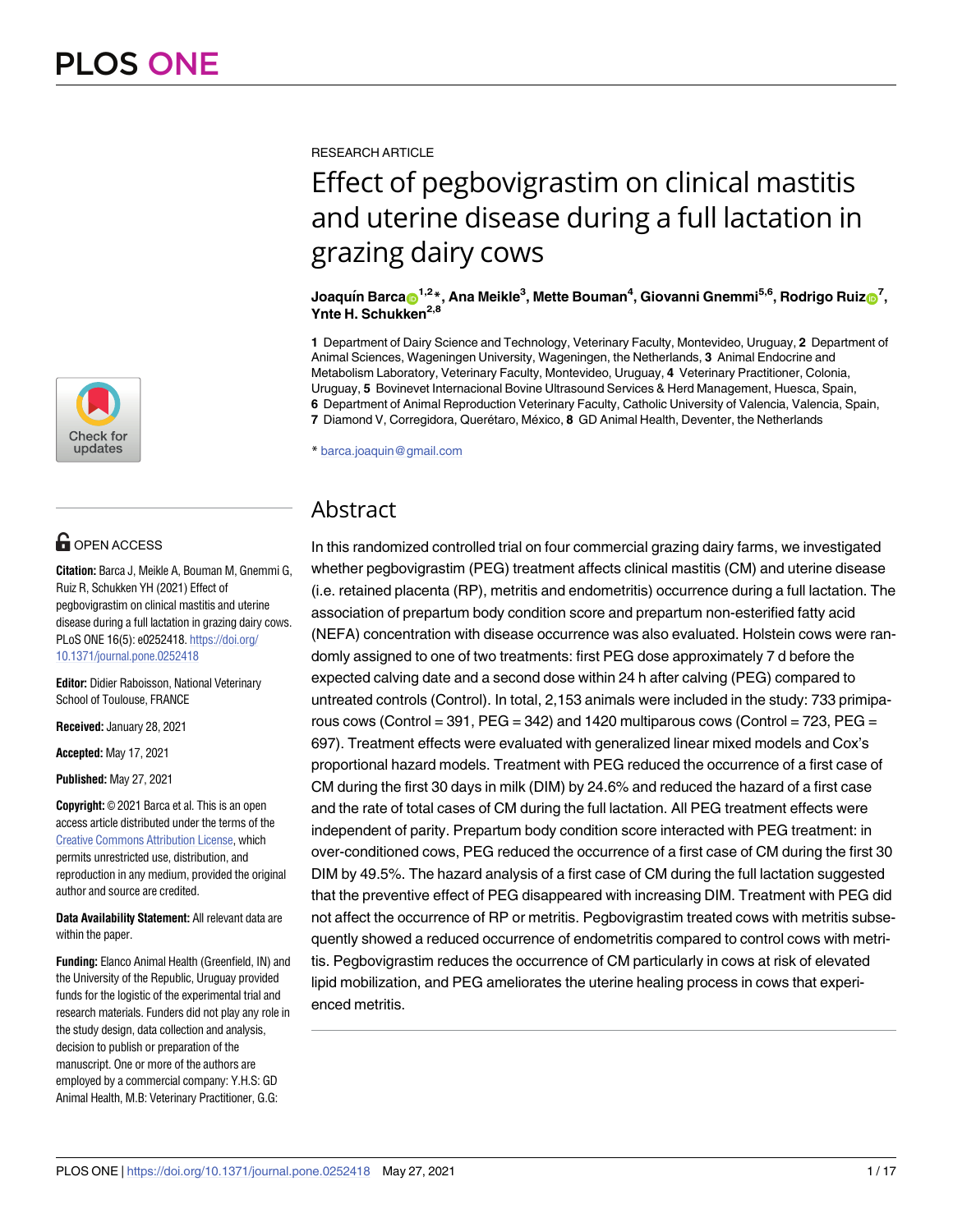<span id="page-1-0"></span>Bovinevet Internacional and R.R. Diamond V. This did not play any role in the study design, data collection and analysis, decision to publish or preparation of the manuscript, and does not alter our adherence to PLOS ONE policies on sharing data and materials.

**Competing interests:** Elanco Animal Health (Greenfield, IN) and the University of the Republic, Uruguay provided funds for the logistic of the experimental trial and research materials. One or more of the authors are employed by a commercial company: Y.H.S: GD Animal Health, M.B: Veterinary Practitioner, G.G: Bovinevet Internacional and R.R. Diamond V. This does not alter our adherence to PLOS ONE policies on sharing data and materials.

## **Introduction**

The high prevalence of metabolic and infectious diseases that dairy cows experience during the first month of lactation is a main concern to the dairy industry. The risk for disease in early lactation has been associated, among other causes, with the negative energy balance (NEB) that takes place during the transition period [[1](#page-14-0)]. Indeed, increased concentrations of nonesterified fatty acids (NEFA), related to the NEB, have been linked to immunosuppression and increased risk of mastitis, retained placenta (RP) and metritis [\[2–6\]](#page-14-0). The rate and extent of energy mobilization from fat tissues has been linked to an increased risk of periparturient metabolic and clinical disorders during the transition period [\[2](#page-14-0), [7](#page-14-0)]. Roche et al. [[7](#page-14-0)] reported that over-conditioned cows (BCS *>* 3.5)—that mobilize more fat reserves than cows with a moderate BCS (3–3.5)—had more mastitis, and suggested that high BCS is related to an impaired energy and lipid metabolism that may affect the immune response in these cows. Although the relationship between thin cows and the risk of periparturient metabolic disorders is less consistent [\[7](#page-14-0)], cows with a low BCS (BCS *<* 3) had more mastitis relative to cows with a moderate BCS, and low BCS has also been reported as a risk factor for uterine disease [\[7](#page-14-0), [8](#page-14-0)].

One of the latest developments in preventive tools is the use of a long-acting analogue of bovine granulocyte colony-stimulating factor (PEG, Pegbovigrastim, marketed as Imrestor®) by Elanco Animal Health, Greenfield, IN). Pegbovigrastim increases circulating white blood cell (WBC) and neutrophil counts and myeloperoxidase exocytosis [[9](#page-14-0), [10](#page-14-0)]. Recently, we found that prepartum NEFA (Pre-NEFA) concentrations were associated with reduced neutrophil counts, and that PEG treatment reversed this negative association [[11](#page-14-0)]. It has been reported that treatment with PEG reduced the occurrence of clinical mastitis (CM) during the first 30 days in milk (DIM). However, the percentage reduction in CM varied substantially, ranging from 23% to 50% [\[12,](#page-14-0) [13\]](#page-14-0). A more recent study found no effect on the occurrence of CM during the first 30 DIM [[14](#page-14-0)]. Evidence for the use of PEG to reduce metritis occurrence has also been inconsistent: Ruiz et al. [[13](#page-14-0)] reported an increase, Zinicola et al. [[14](#page-14-0)] no effect and Freick et al. [\[15\]](#page-14-0) a decrease.

Parity is a major factor that impacts the metabolic adaptation to lactation, as in primiparous cows the requirements for growth limit nutrient partitioning into milk. While NEFA, as a proxy of lipid mobilization, were lower in primiparous vs multiparous cows in confined systems [[16](#page-14-0)], a more pronounced NEB was observed in primiparous cows under grazing conditions [\[17,](#page-15-0) [18\]](#page-15-0). Under confined feeding conditions, the quantity and quality of nutrients for dairy cows can be controlled; however, when pasture is the main component of the diet, nutrient intake estimation is more complex [[19](#page-15-0)]. Typically, primiparous cows have a higher risk of early lactation CM and metritis, although multiparous cows have more milk fever and CM throughout the full lactation [[20](#page-15-0)–[22](#page-15-0)]. To our knowledge, the impact of PEG on disease occurrence by parity in grazing herds has not yet been reported.

The hypothesis for this study was that PEG treatment reduce disease occurrence in grazing dairy cows and that the response to treatment would be associated with parity, prepartum BCS (Pre-BCS) and/or Pre-NEFA. Thus, we investigated whether PEG treatment affected disease occurrence during a full lactation in primiparous and multiparous grazing dairy cows, and evaluated the association of Pre-BCS and Pre-NEFA concentration with disease occurrence.

# **Materials and methods**

The experimental protocol (CEUAFVET-PI-162) was evaluated and approved by the Honorary Committee for Animal Experimentation in Uruguay (CHEA), University of Uruguay.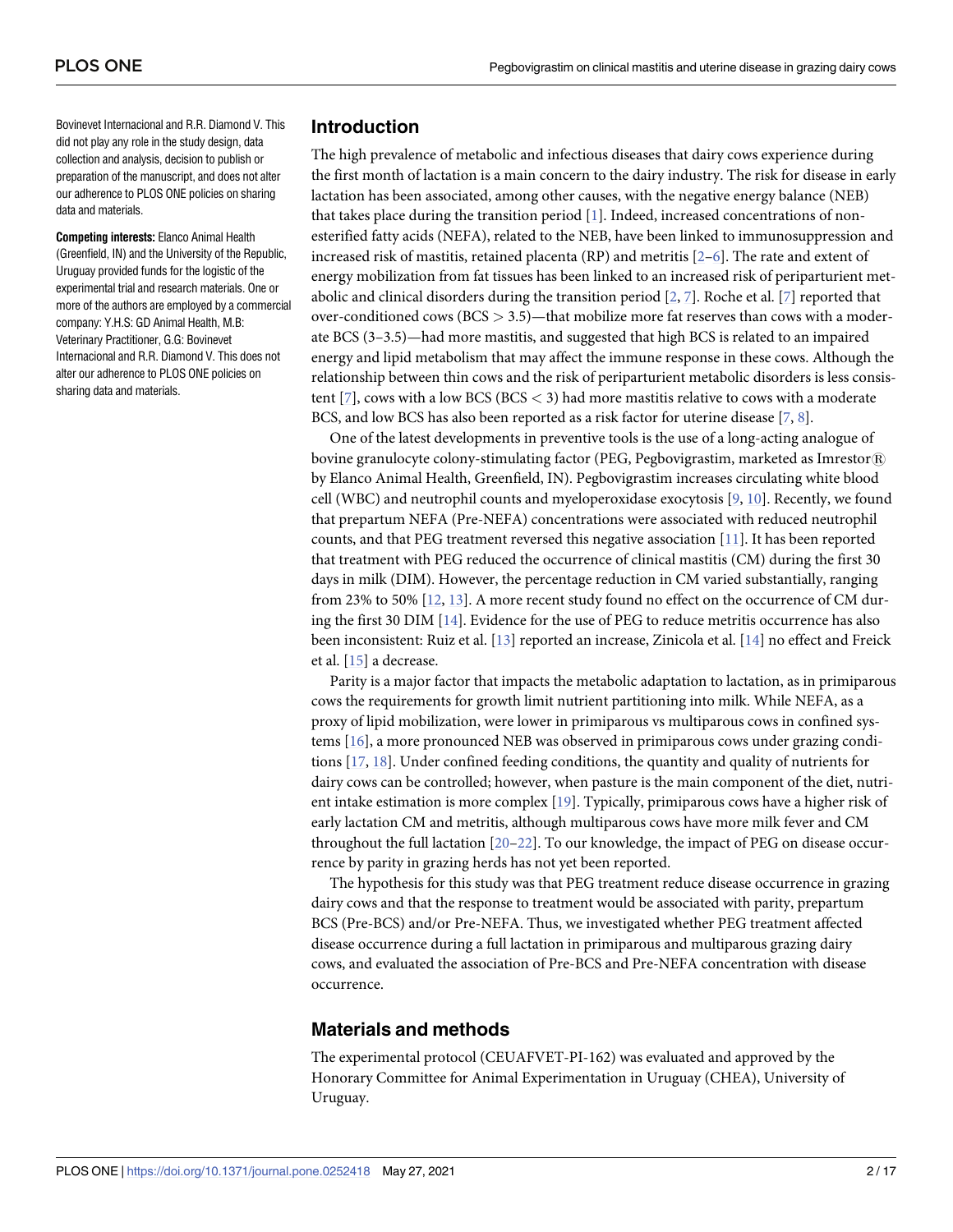#### **Study design**

Holstein primiparous and multiparous cows ( $n = 2,333$ ) from 4 commercial grazing dairy farms in 3 different regions of Uruguay (San José, Florida, Rio Negro) were included in this prospective randomized controlled trial. Farms were selected for convenience; inclusion was based on excellent record keeping, a willingness to participate in the study and the ability to implement the research protocol. Farms 1, 3 and 4 had a seasonal calving system, with calving concentrated in autumn. These herds had a milking herd size of approximately 1,000, 850 and 600 cows, respectively. Farm 2 had a continuous year-round calving system and a milking herd size of approximately 600 cows. Throughout this manuscript, primiparous animals are cows that were enrolled in the study shortly before their first calving. Multiparous animals are cows that were enrolled shortly before their second or higher calving. The follow-up period for all cows with regard to clinical events was a full lactation (305 DIM). Recorded reasons for exit from the study were: dry-off, culling, and death. In animals for which none of these exit reasons were recorded, 305 DIM was considered the (censored) end point of the study.

All farms used blanket antibiotic dry cow therapy, antibiotics to treat CM cases and antiseptic post-milking teat dips. The cows from all 4 farms were moved to outdoor close-up paddocks around 3 weeks before the expected calving date. Calving occurred in the same area or in a subdivision of the same paddock under the same conditions. Calving for cows enrolled in the study occurred between February 13th and September 30th of 2018. After calving, cows were kept on pasture at least one of the periods between the two daily milkings and at least 40% of the dry matter intake came directly from the grazing sessions, supplemented with a partial mixed ration.

Three veterinary technicians were hired and trained as research assistants for this experiment. Technicians enrolled animals, administered experimental treatments, took blood samples, assessed BCS, diagnosed diseases or confirmed diagnoses made by the farm staff, and were responsible for keeping written records. Two farms had a full time veterinary technician per farm, while two farms shared one technician. On the latter two farms the technician was supported on a daily basis by the first author.

The time of enrollment in the study was between -10 to -7 days relative to the expected calving date (ECD). Animals that had fever (rectal temperature *>* 39.5˚C) or any other clinical health disorder at the time of enrollment were excluded from the study. Animals that met the inclusion criteria were assigned to one of two treatments based on their national ear tag number. The national ear tag numbers are available from computer records but are independent of the large and easily visible ear tag number (cow ID) that is used for farm management. Animals with an even national ear tag number (randomization was carried out by a single flip of a coin before the start of the study) were injected with PEG (Imrestor $\mathbb{R}$ ), Elanco Animal Health, Greenfield, IN) according to the product label (PEG). Briefly, periparturient dairy cows received a subcutaneous injection of 15 mg of PEG approximately 7 d before their ECD and within 24 h of calving. Animals with an odd national ear tag number remained as untreated controls (Control). No placebo was used, as treatment allocation based on the national ear tag number provided sufficient blinding. Close-up paddocks were observed twice a week. Cows that were between -10 to -7 days relative to the expected calving date or were exhibiting clinical signs of calving such as swelling of the vulva and filling of the udder were clinically examined. Cows that met any of the exclusion criteria (i.e. fever or any other clinical disease) were excluded, while all other cows were included in the study. Only cows that received the two doses were included in the analyses. Blood samples were obtained from Control and PEG cows at -10 to -7 days relative to the expected calving date and within 24 h after calving (this second sample was taken for other purposes beyond the objectives of this study). The included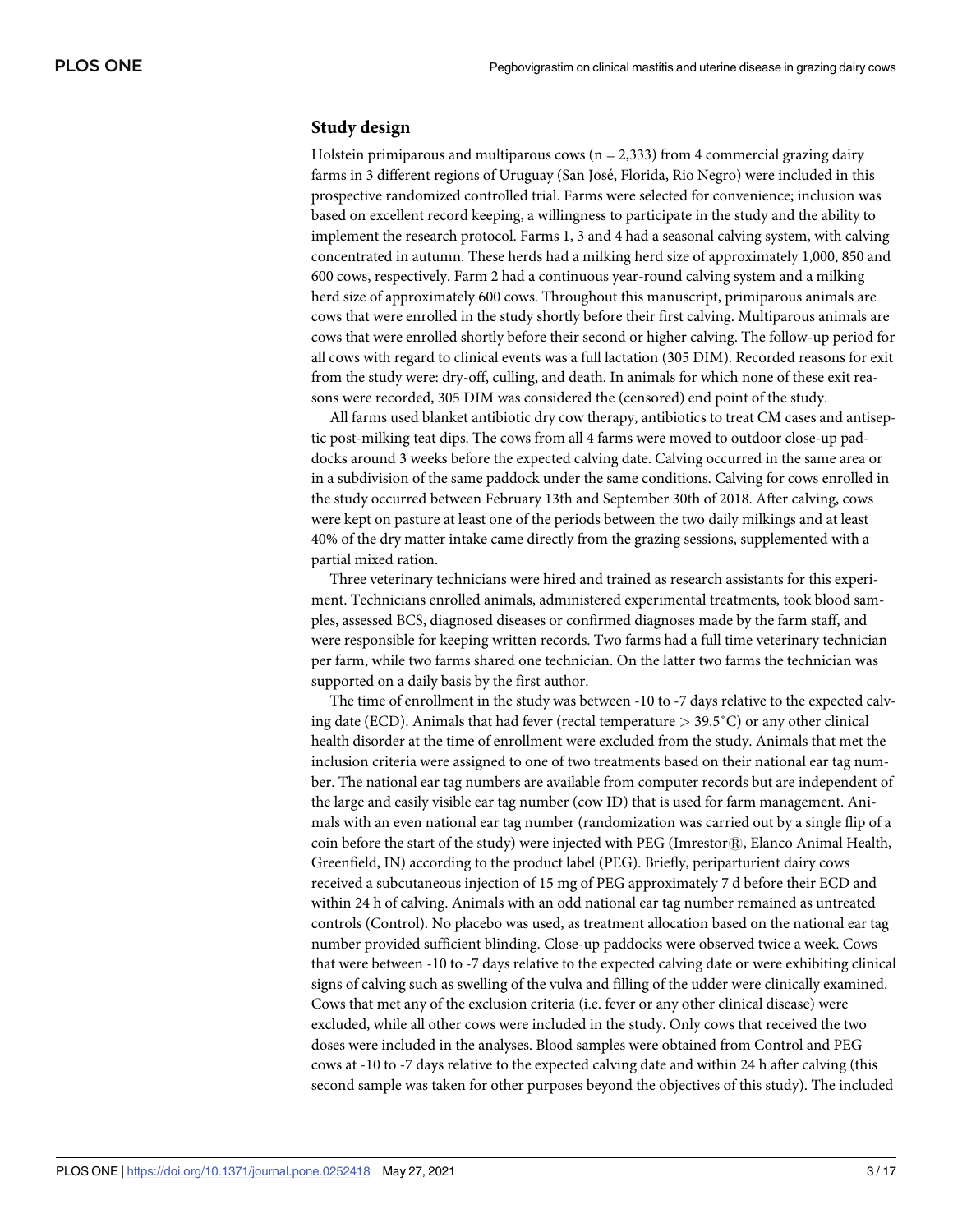<span id="page-3-0"></span>animals therefore represent the 'per protocol' inclusion rule [\[23\]](#page-15-0). Farm personnel (including milkers) and laboratory personnel were blinded to treatment status. Research technicians applied treatments and would therefore be aware of the treatment status. However, all animal observations, samplings and disease diagnoses were based on the visible on-farm cow ID number that was unrelated to the national ear tag number that was used for randomization.

Our objective was to enroll 2,400 animals. This number was based on a power calculation assuming a CM incidence during the first 30 DIM of 15% and 11.25% for Control and PEG treated animals respectively. Canning et al. [\[10\]](#page-14-0) reported a reduction in the incidence of CM of 35%, and a field trial conducted for authorization of use of PEG in the European Union [\[24\]](#page-15-0) showed a reduction in the incidence of CM of 26%. We assumed an efficacy of 25% to be on the safe side. Power calculations ( $\alpha$  = 0.05,  $\beta$  = 0.20) then showed that a sample size of 1,200 cows per treatment group was needed.

At day -10 to -7 from the expected calving date (enrollment), Pre-BCS was assessed and recorded by the veterinary technicians. At the same time, blood samples were collected from the coccygeal vessels (8.5-mL clot accelerator tubes, Becton Dickson, Franklin Lakes, NJ). Immediately, blood samples were centrifuged at 3,000 x g for 20 min and serum was stored frozen (-20˚C) until further analysis for NEFA concentration.

#### **Clinical diagnoses and definitions**

Each veterinary technician was trained prior to the start of the study to assess BCS (1 to 5 score [\[25\]](#page-15-0)) and to diagnose clinical events including CM, RP, metritis, clinical endometritis, metabolic disorders (milk fever and ketosis) and lameness (see definitions below). All farm personnel were also trained in the recognition of these disorders and all diagnoses were ultimately confirmed by the trial technicians. At two post-partum visits, the first at 5 to 8 and the second at 27 to 30 d of lactation, all cows were carefully examined by the veterinary technician to diagnose metritis and endometritis respectively. The diagnosis was made by vaginal examination using a clean palpation glove. If metritis and clinical endometritis were diagnosed by the farm personnel at a different time point, this was also recorded and included into the disease categories described hereunder.

Clinical mastitis was diagnosed by trained farm personnel during forestripping prior to each milking. Clinical mastitis was scored according to Pinzón-Sánchez and Ruegg [\[26\]](#page-15-0) as mild (abnormal milk without other symptoms), moderate (abnormal milk and local symptoms in the udder), or severe (abnormal milk, local symptoms and also signs of systemic illness). Farm staff were instructed to record all treated cases of CM, irrespective of the time since a previous case; a single event per treatment protocol was recorded, irrespective of the number of affected quarters. All CM cases, irrespective of severity, were reported as CM. Retained placenta was defined as fetal membranes (placenta) still visibly hanging from the cow´s vulva 24 h after calving [\[13\]](#page-14-0). Puerperal metritis was diagnosed if an animal showed a fetid watery redbrown uterine discharge, associated with signs of systemic illness (such as decreased milk yield, dullness or other signs of toxaemia) and fever (rectal temperature *>* 39.5˚C or *>* 40.5˚C during summer and when ambient temperature was higher than  $30^{\circ}C$  [\[27\]](#page-15-0)), within 21 days post-partum. Clinical metritis was defined as a purulent uterine discharge detectable in the vagina in the first 21 days after calving without systemic illness. Puerperal metritis and clinical metritis were combined and reported as metritis. Clinical endometritis was defined as the presence of purulent uterine discharge visible in the vagina 21 days or more post-partum, or mucopurulent discharge visible in the vagina more than 26 days post-partum. Manual vaginal examinations were performed using clean palpation gloves. All these uterine diseases were defined according to Sheldon et al. [\[28\]](#page-15-0). Milk fever was defined as either a standing animal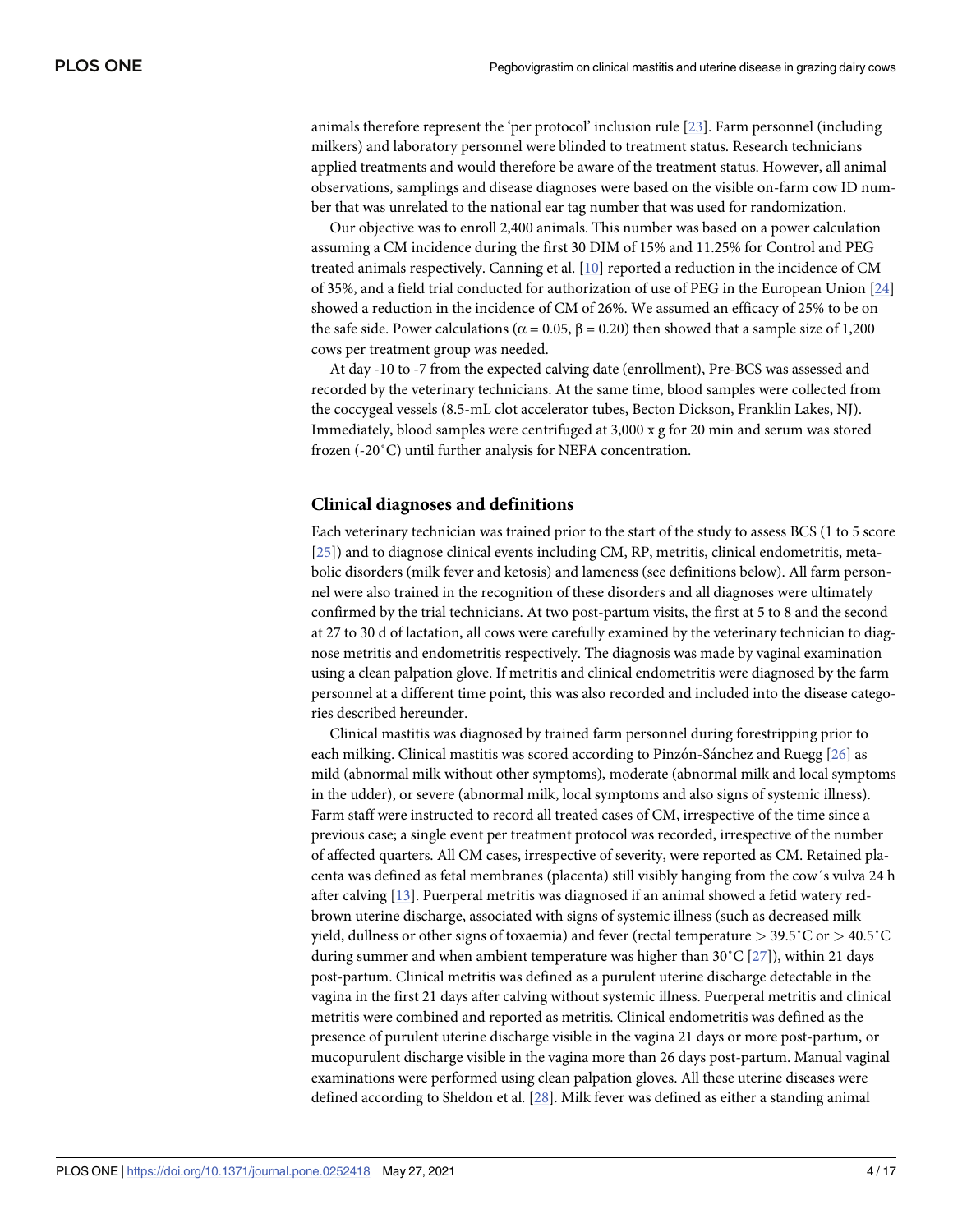<span id="page-4-0"></span>showing mild ataxia, excitability, muscle tremors and reduced ruminal motility or a recumbent cow [[29](#page-15-0), [30](#page-15-0)]. Clinical ketosis was defined according to Kelton et al. [\[29\]](#page-15-0) as an animal with decreased appetite in the absence of another concurrent disease. Lameness was defined as animals with clinical signs of abnormal locomotion [[31](#page-15-0)].

#### **Non-esterified fatty acids determination**

Non-esterified fatty acid concentrations were determined at the Animal Endocrine and Metabolism Laboratory, Veterinary Faculty, Montevideo, Uruguay. Colorimetric assays were performed on an A25 autoanalyzer (© Biosystems S.A., Barcelona, Spain) using commercial kits: Wako NEFA-HR (2), Wako Pure Chemical Industries Ltd., Osaka, Japan. The inter-assay coefficient of variation (CV) for commercial quality controls was less than 10%.

#### **Statistical analysis**

Data were analysed using SAS software (SAS Institute Inc. 2018. SAS<sup>®</sup> University Edition, Cary, North Carolina: SAS Institute Inc.).

Descriptive statistics were performed using the t-test procedure (PROC TTEST) and chisquared tests for continuous and categorical variables respectively. Categorical variables included last test day SCC of the previous lactation (low � 200,000 cell/mL, high *>* 200,000 cell/mL), recorded as SCC at dry off, and occurrence of CM cases in the previous lactation (yes/no). The frequency procedure (PROC FREQ) was used to group cows by Pre-BCS (under:  $\langle$  3; acceptable: 3 to 3.5, and over:  $>$  3.5; [\[7\]](#page-14-0)) and Pre-NEFA categories (low  $\leq$  0.5 m*M*, high *>* 0.5 m*M*) by treatment group.

Logistic regressions to analyze occurrence of a first case of CM during the first 30 DIM and clinical uterine diseases (i.e. RP, metritis, and endometritis) were performed using the generalized linear mixed model procedure (PROC GLIMMIX). Fixed effects in the model included as class variables were: treatment (Control/PEG), parity (primiparous/multiparous), Pre-BCS (under:  $<$  3; acceptable: 3 to 3.5 and over:  $>$  3.5), Pre-NEFA category (low  $<$  0.5 mM, high *>* 0.5 m*M*) and calving month (1 to 6: February/March, April, May, June, July and August/September, respectively). Two-way interactions with treatment were checked for significance. Farm, as a class variable, was included as a random effect. In the CM model, SCC at dry off was included as a class variable (low � 200,000 cell/mL, high *>* 200,000 cell/mL, primiparous cows were coded as low) and the interaction with treatment was checked. In the metritis model, RP occurrence was included as a class variable. In the endometritis model, both RP and metritis were included as class variables. All class variables were coded in the class statement in the models.

The initial statistical model looked like:

Logit (disease) = intercept + parity + treatment + calving month + Pre-BCS + Pre-NEFA + SCC at dry off (for CM) + RP (for metritis and endometritis) + metritis (for endometritis) + interactions + farm (random) + error.

After an initial full model lay-out, a backward stepwise selection process was performed.

Solutions for fixed effects are presented as comparisons with the reference groups specified in each table of results, and where relevant, estimated least squares means are presented. The overall treatment effect (type III tests of fixed effects) and estimated least squares means differences between Control and PEG cows are also presented.

A Cox's proportional hazard model was performed (PROC PHREG) to analyze the hazard of a first case of CM during a full lactation (305 DIM, right censored). This model included the same variables as the logistic regression described above. Additionally, a variable called Daysblock (DIM blocked in 60 day intervals) was included, and the interaction with treatment was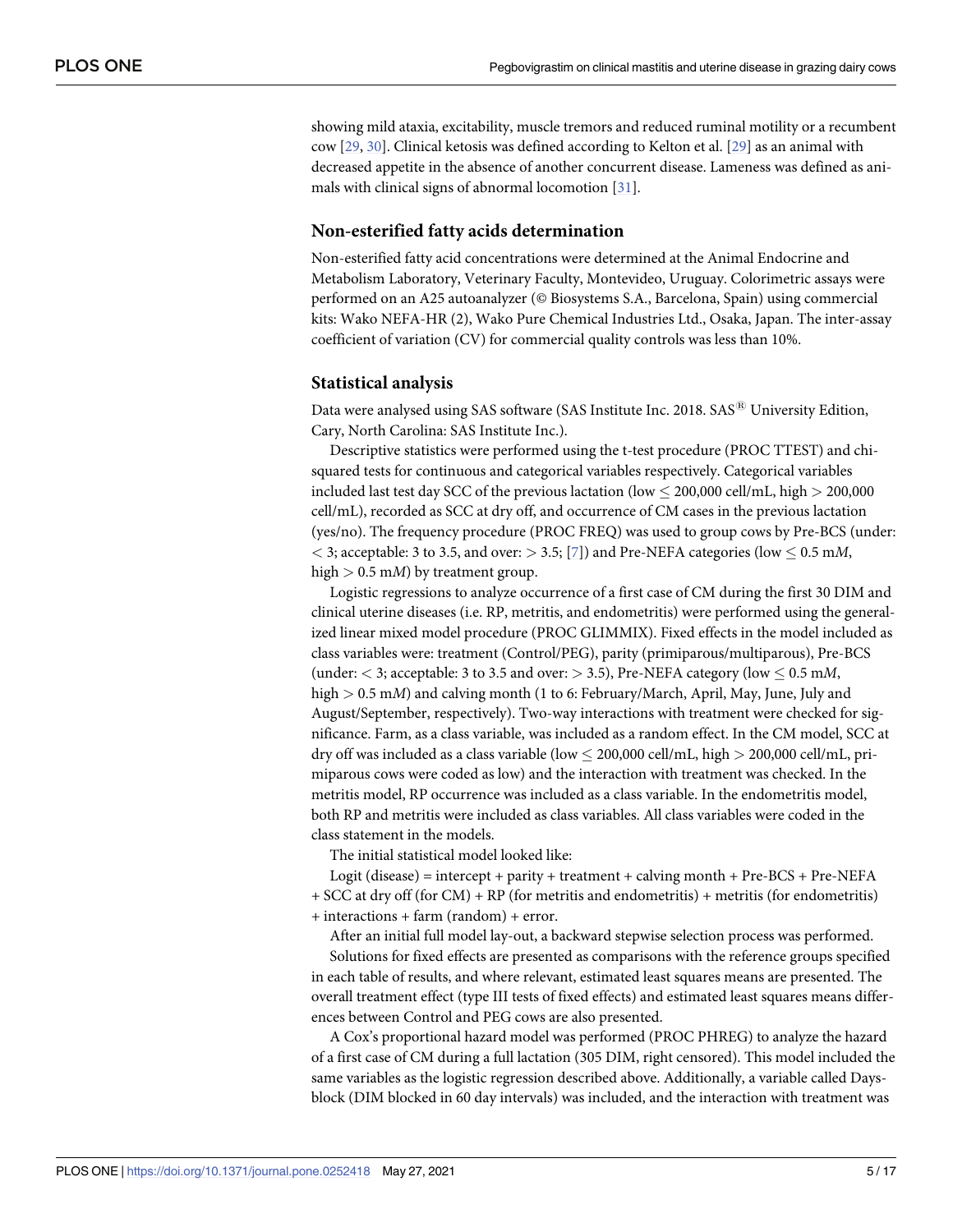<span id="page-5-0"></span>checked to assess a possible differential effect of treatment during the course of the lactation. A forward stepwise selection process was performed.

A Poisson regression model was performed to evaluate the effect of PEG on the total number of CM cases during the full lactation (PROC GLIMMIX). All cases of CM at cow level were included in the analyses, including those occurring within 14 days from a previous case as these early repeat cases did require antibiotic treatment and resulted in milk withhold. In the Poisson model, the number of CM cases during the full lactation was the outcome variable and the log number of days at risk was included as an offset. This model included the same variables as described above, with farm as a random effect. A forward stepwise selection process was performed.

In all analyses, treatment and parity were always forced into the models. All other variables or their two-way interaction with treatment with a  $P \le 0.10$  remained in the model during the variable selection process. Exceptionally, variables or their interaction term with treatment with a  $P \leq 0.15$  remained in the model, but only when removal of the variable resulted in a considerable (*>* 20%) change in the estimate of treatment. Such variables would be considered potential confounders. Statistical tendency and significance were set at  $P \le 0.10$  and  $P \le 0.05$ respectively.

# **Results**

#### **Study population**

A total of 2,333 cows were initially enrolled, of which 116 did not meet the per protocol inclusion rule: 89 cows (Control = 30, PEG = 34 and no treatment data = 25) never calved and the farm veterinarian eventually diagnosed these cows as not pregnant; 5 cows (Control = 3 and  $PEG = 2$ ) were enrolled twice and the second enrollment was removed; 5 cows (Control = 2,  $PEG = 2$  and no treatment data  $= 1$ ) did not have the date of inclusion recorded. In addition, PEG = 13 cows were injected at the time of inclusion but not injected at calving, and Control  $= 4$  cows were erroneously injected at calving. Finally, 64 cows (Control  $= 30$ , PEG  $= 34$ ) had no Pre-NEFA determination. Thus, 2,153 cows were considered in the final analyses: 733 primiparous cows (Control = 391, PEG 342) and 1,420 multiparous cows (Control: 723,  $PEG = 697$ ).

#### **Balance between treatment groups**

No differences between treatment groups were found for actual lactation number, with average values of 2.4  $\pm$  1.5 and 2.5  $\pm$  1.5 for Control and PEG cows respectively ( $P = 0.37$ ). [Table](#page-6-0) 1 presents descriptive data of the previous lactation for the enrolled multiparous cows by treatment group. It includes lactation number at enrollment, previous milk production, DIM at dry off, daily milk production, proportion of cows with high SCC at dry off, and proportion of cows with one or more clinical mastitis cases in previous lactation. No differences between treatment groups were found.

[Fig](#page-6-0) 1 shows the number of cows by days between enrollment and calving for the two treatment groups. The mean values and SD were  $9 \pm 8$  and  $9 \pm 10$  days for Control and PEG cows respectively ( $P = 0.42$ ). Primiparous Control and PEG cows were enrolled at 10  $\pm$  10 and 10  $\pm$  12 days before calving (*P* = 0.90) and multiparous Control and PEG cows at 9  $\pm$  7 and  $9 \pm 9$  days before calving ( $P = 0.26$ ). Forty eight percent of the animals were enrolled within one week before calving, 41% between one and two weeks before calving and 7% between two and three weeks before calving, so that 96% of the cows were enrolled within 21 days before calving.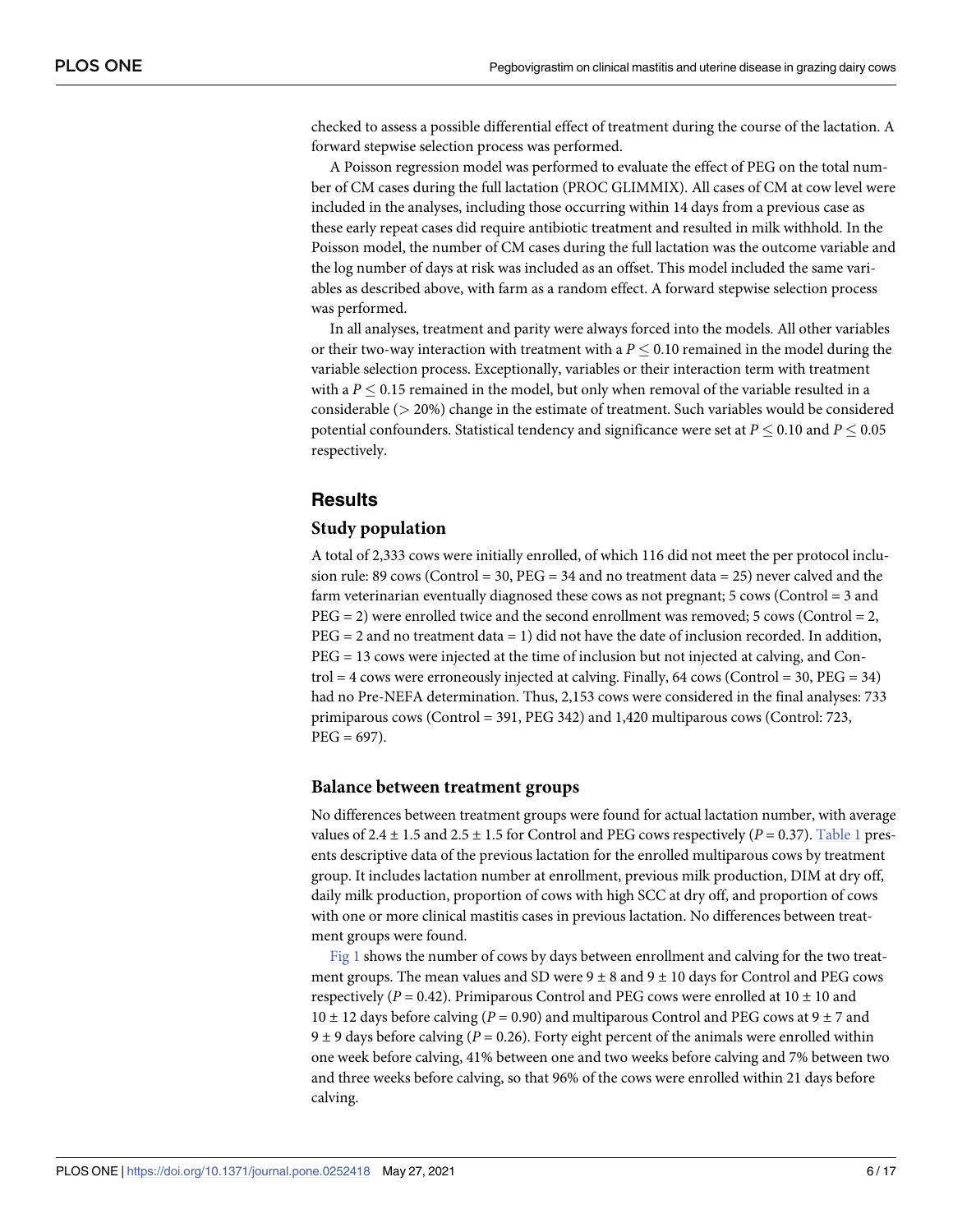|                                         |                   | Treatment (Mean $\pm$ SD) |         |  |
|-----------------------------------------|-------------------|---------------------------|---------|--|
| Item                                    | Control           | <b>PEG</b>                | P-value |  |
| Lactation number at enrollment          | $2.2 \pm 1.4$     | $2.2 \pm 1.3$             | 0.83    |  |
| Previous lactation milk (kg)            | $7,636 \pm 2,273$ | $7,543 \pm 2,197$         | 0.43    |  |
| Days in milk at dry-off                 | $363 \pm 102$     | $354 \pm 92$              | 0.14    |  |
| Daily milk (kg/day) previous lactation  | $21.4 \pm 5.2$    | $21.7 \pm 5.4$            | 0.31    |  |
| Occurrence of CM cases $(\%$ , n)*      | 38 (276)          | 39 (269)                  | 0.87    |  |
| SCC at dry off $(\%$ , n) <sup>**</sup> | 54 (388)          | 57 (398)                  | 0.19    |  |

<span id="page-6-0"></span>**[Table](#page-5-0) 1. Descriptive data from the lactation before enrollment in the study for multiparous cows.**

 $Control = 723$ ;  $PEG = 697$ .

�32 and 34 Control and PEG cows respectively have no previous data of CM.

��proportion of cows with high (*>* 200,000 cell/mL) SCC at the last test day of previous lactation.

<https://doi.org/10.1371/journal.pone.0252418.t001>

No differences between treatment groups were found for BCS, with average scores of  $3.4 \pm 0.4$  and  $3.4 \pm 0.4$  for Control and PEG cows respectively ( $P = 0.29$ ). The number of cows in each Pre-BCS category was: Under: Control = 107; PEG = 99; Acceptable: Control = 702; PEG = 706 and Over: Control = 305; PEG = 234. No differences between treatment groups were found for Pre-NEFA concentration (0.50 ± 0.39 and 0.52 ± 0.42 m*M* for Control and PEG cows respectively,  $P = 0.47$ ). The number of cows in each Pre-NEFA category was: Low (� 0.5 m*M*): Control = 667; PEG = 621: High (*>* 0.5 m*M*): Control = 447  $PEG = 418.$ 

Differences between parity groups were found for Pre-BCS, with scores of  $3.5 \pm 0.4$  and 3.3  $\pm$  0.4 for primiparous and multiparous cows respectively ( $P$  < 0.001) and for Pre-NEFA concentrations:  $0.61 \pm 0.42$  and  $0.46 \pm 0.38$  m*M* for primiparous and multiparous cows respectively (*P <* 0.001).





<https://doi.org/10.1371/journal.pone.0252418.g001>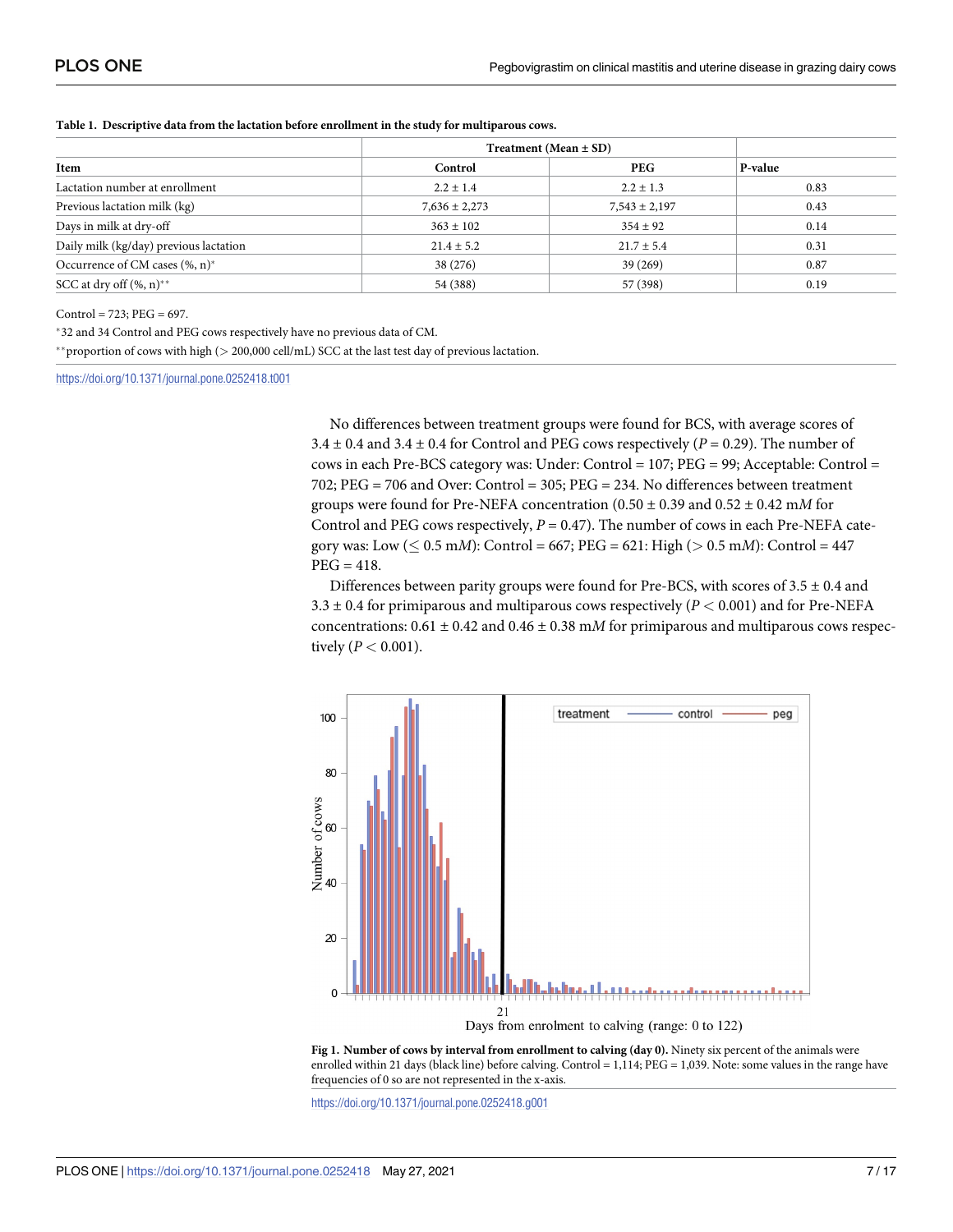#### <span id="page-7-0"></span>**Disease occurrence**

In total, 31 cows (Control = 17,  $PEG = 14$ ) recorded milk fever and 6 cows (Control = 6, PEG = 0) clinical ketosis. A total of 223 (Control = 120, PEG = 103) cows recorded lameness. However only 45 (Control = 22,  $PEG = 23$ ) had a case during the first 30 d of lactation. These clinical diseases were not further analyzed in regression analyses.

# **Effect of pegbovigrastim on clinical mastitis in primiparous and multiparous cows**

A total of 2,005 (Control =  $1,077$ , PEG = 928) cases of CM were recorded.

Regression analysis results for the occurrence of a first case of CM during the first 30 DIM are presented in Table 2. Treatment with PEG reduced the occurrence of a first case of CM during the first 30 DIM ( $P = 0.002$ ). Occurrence of a first case of CM during the first 30 DIM was not associated with parity  $(P = 0.50)$  and no treatment by parity interaction was detected. Cows with an acceptable BCS had a lower occurrence of a first case of CM during the first 30 DIM compared with over-conditioned cows (*P* = 0.02). Prepartum BCS interacted with treatment: the preventive effect of PEG was not observed in cows with an acceptable Pre-BCS (*P* = 0.008). [Fig](#page-8-0) 2 presents least squares means differences of occurrence of a first case of CM during the first 30 DIM by Pre-BCS in control and PEG cows. In over-conditioned cows, PEG reduced the occurrence of a first case of CM during the first 30 DIM by 49.5% (Control  $=$ 20.8%, PEG = 10.5%; *P* = 0.02), while no significant reduction was detected in under-conditioned cows (Control =  $20.4\%$ , PEG =  $17.2\%$ ;  $P = 0.55$ ) and in cows with an acceptable BCS  $(Control = 14.4\%, PEG = 14.3\%; P = 0.96).$ 

The Pre-NEFA by treatment interaction did not reach significance  $(P = 0.15)$ ; however, removing this variable changed the estimate of treatment considerably (from -0.99 -as shown in Table 2- to -0.70). When we analyzed least squares means differences, we found a differential effect of treatment with regard to Pre-NEFA. While no significant reduction due to PEG treatment was detected in low Pre-NEFA cows (Control = 16.5%, PEG = 14.4%; *P* = 0.39),

| Effect                      | Estimate | <b>SE</b> | P-value |
|-----------------------------|----------|-----------|---------|
| Intercept                   | $-1.36$  | 0.30      | 0.02    |
| Treatment                   | $-0.99$  | 0.32      | 0.002   |
| Parity, $1 \text{ vs } > 1$ | $-0.11$  | 0.17      | 0.50    |
| SCC at dry off              | 0.41     | 0.15      | 0.006   |
| Prepartum BCS               |          |           |         |
| Under*                      | $-0.03$  | 0.30      | 0.92    |
| Acceptable**                | $-0.44$  | 0.20      | 0.02    |
| Pre-NEFA                    | $-0.25$  | 0.18      | 0.17    |
| Prepartum BCS x Treatment   |          |           |         |
| Under*                      | 0.60     | 0.44      | 0.17    |
| Acceptable**                | 0.80     | 0.30      | 0.008   |
| Pre-NEFA x Treatment        | $-0.36$  | 0.25      | 0.15    |

**Table 2. Occurrence of a first case of clinical mastitis during the first 30 days in milk.**

Reference groups: Control group, prepartum BCS: Over-conditioned cows (BCS *>* 3.5), Pre-NEFA: high (*>* 0.5m*M*); SCC at dry off, 0 (*<* 200.000 cell/mL).

�Under-conditioned cows (BCS *<* 3)

\*\* Acceptable BCS cows (3 to 3.5).

<https://doi.org/10.1371/journal.pone.0252418.t002>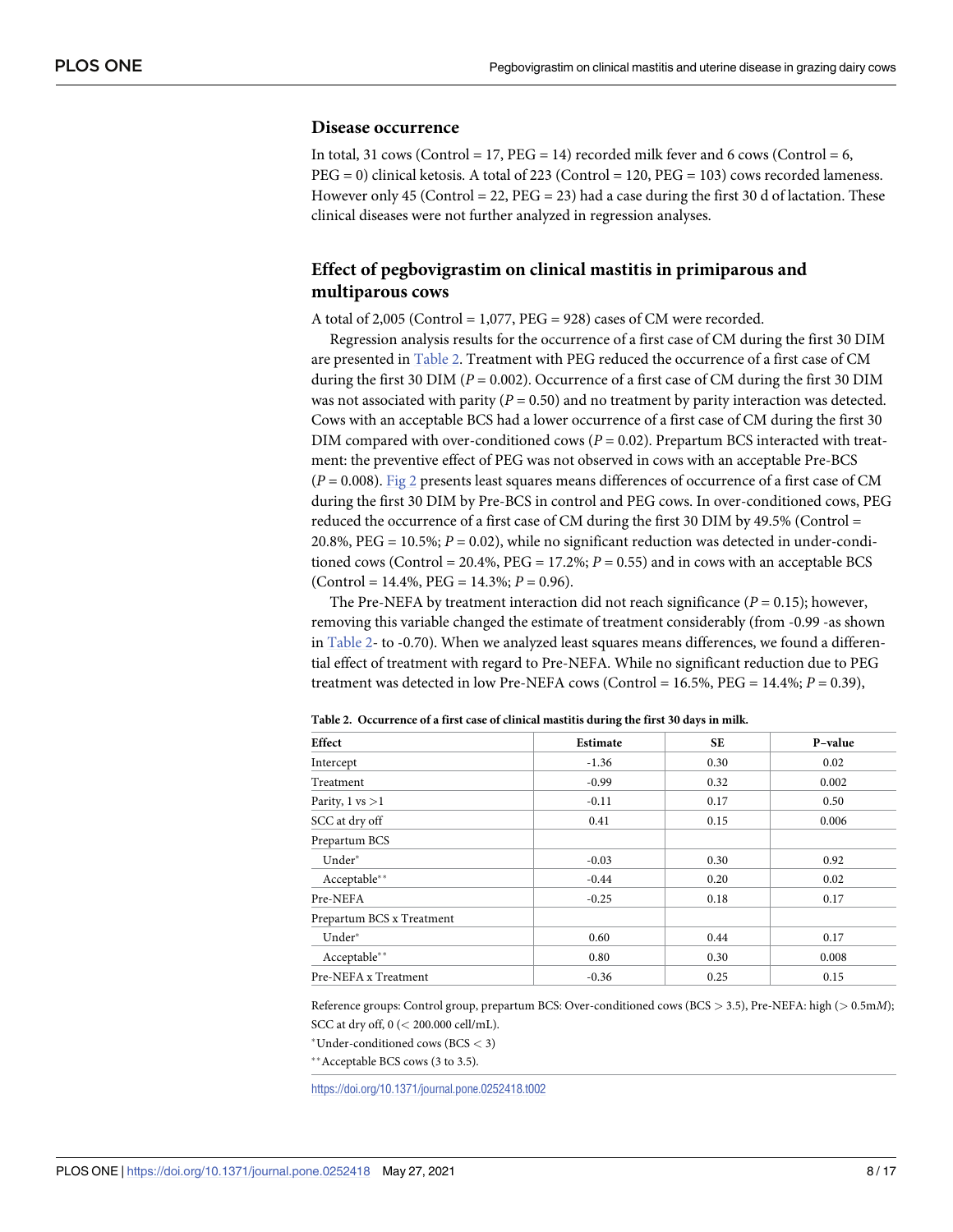<span id="page-8-0"></span>



<https://doi.org/10.1371/journal.pone.0252418.g002>

treatment with PEG significantly reduced the occurrence of a first case of CM during the first 30 DIM (by 35.5%) in high Pre-NEFA cows (Control = 20.3%, PEG = 13.1%; *P* = 0.01).

When testing the overall treatment effect (type III test), we found that treatment with PEG reduced the occurrence of a first case of CM during the first 30 DIM by 24.6% (Control = 18.3%, PEG = 13.8%; *P* = 0.03).

The hazard of a first case of CM during the full lactation is presented in Table 3. A significant treatment effect was detected: PEG cows had a 22% lower hazard of a first case of CM  $(HR = 0.78; P = 0.008)$ . Parity was also significant: the hazard of a first case of CM was 24% lower in primiparous cows than in multiparous cows (HR = 0.76; *P* = 0.003). There was no treatment by parity interaction. The tendency towards significance of the interaction between treatment and Days-block ( $P = 0.09$ ) suggested that the effect of treatment disappeared with increasing DIM (HR = 0.08 for each block of 60 DIM). [Fig](#page-9-0) 3 shows the survival curves of time to first case of CM in control and PEG cows.

The Poisson regression model [\(Table](#page-9-0) 4) showed a significant preventive effect of treatment on the rate of total cases of CM per cow-day at risk during the full lactation (*P* = 0.02). Parity

| Effect                              | Estimate | SЕ   | P—value | Hazard ratio |
|-------------------------------------|----------|------|---------|--------------|
| Treatment                           | $-0.25$  | 0.09 | 0.008   | 0.78         |
| Parity, $1 \text{ vs } > 1$         | $-0.28$  | 0.09 | 0.003   | 0.76         |
| SCC at dry off                      | 0.37     | 0.08 | < 0.001 | 1.45         |
| Days-block <sup>*</sup> x Treatment | 0.08     | 0.05 | 0.09    | 1.08         |

|  |  |  |  | Table 3. Hazard of a first case of CM during a full lactation. |
|--|--|--|--|----------------------------------------------------------------|
|--|--|--|--|----------------------------------------------------------------|

Reference group: Control group.

SCC at dry off 0 (*<* 200,000 cell/mL).

�Days-block were 60-day blocks for days of lactation.

<https://doi.org/10.1371/journal.pone.0252418.t003>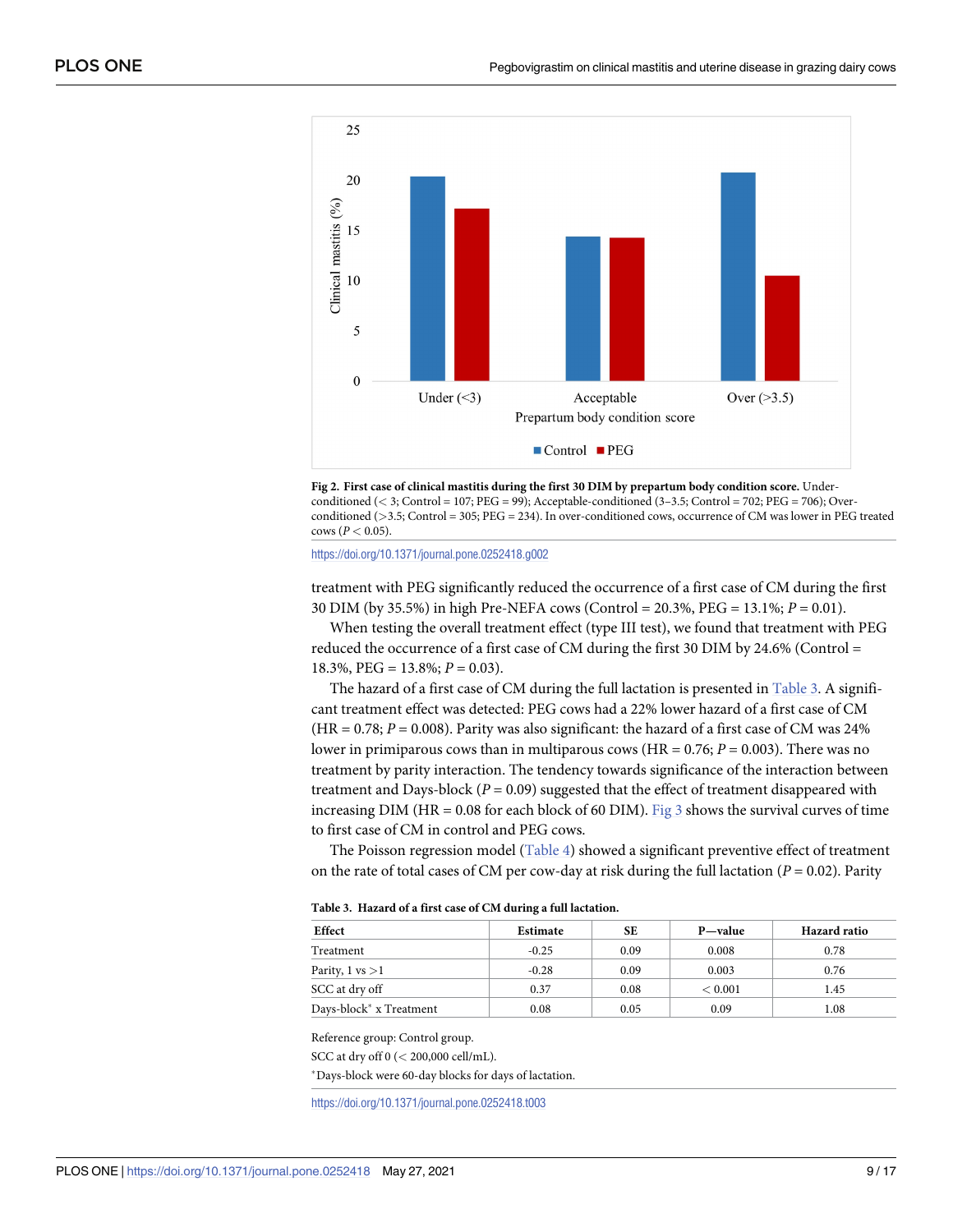<span id="page-9-0"></span>

Proportion of cows without clinical mastitis



<https://doi.org/10.1371/journal.pone.0252418.g003>

was also significant, as primiparous cows had fewer total cases of CM (*P <* 0.001). No treatment by parity interaction was detected. Cows with an acceptable BCS had a lower rate of total cases of CM  $(P = 0.04)$ .

**Effect of pegbovigrastim on clinical uterine diseases in primiparous and multiparous cows.** The results of the regression analysis for clinical uterine disease are presented in [Table](#page-10-0) 5.

Parity was associated with the occurrence of RP, as multiparous cows showed a higher occurrence than primiparous cows ( $P = 0.05$ ). Calving month showed a significant

| Effect                     | Estimate | <b>SE</b> | P—value    |
|----------------------------|----------|-----------|------------|
| Intercept                  | $-5.77$  | 0.13      | ${<}0.001$ |
| Treatment                  | $-0.10$  | 0.04      | 0.02       |
| Parity, $1 \text{ vs } >1$ | $-0.34$  | 0.06      | < 0.001    |
| SCC at dry off             | 0.39     | 0.05      | ${<}0.001$ |
| Prepartum BCS              |          |           |            |
| Under*                     | $-0.09$  | 0.09      | 0.34       |
| Acceptable**               | $-0.12$  | 0.06      | 0.04       |
| Calving month              |          |           | < 0.001    |

**[Table](#page-8-0) 4. Rate of total cases of clinical mastitis per cow-day at risk during the full lactation.**

Reference groups: Control group, prepartum BCS: Over-conditioned cows (BCS *>* 3.5), SCC at dry off 0 (*<* 200.000 cell/mL).

�Under-conditioned cows (BCS *<* 3)

\*\* Acceptable BCS cows (3 to 3.5). Offset in the model was the natural log of the days-at-risk.

<https://doi.org/10.1371/journal.pone.0252418.t004>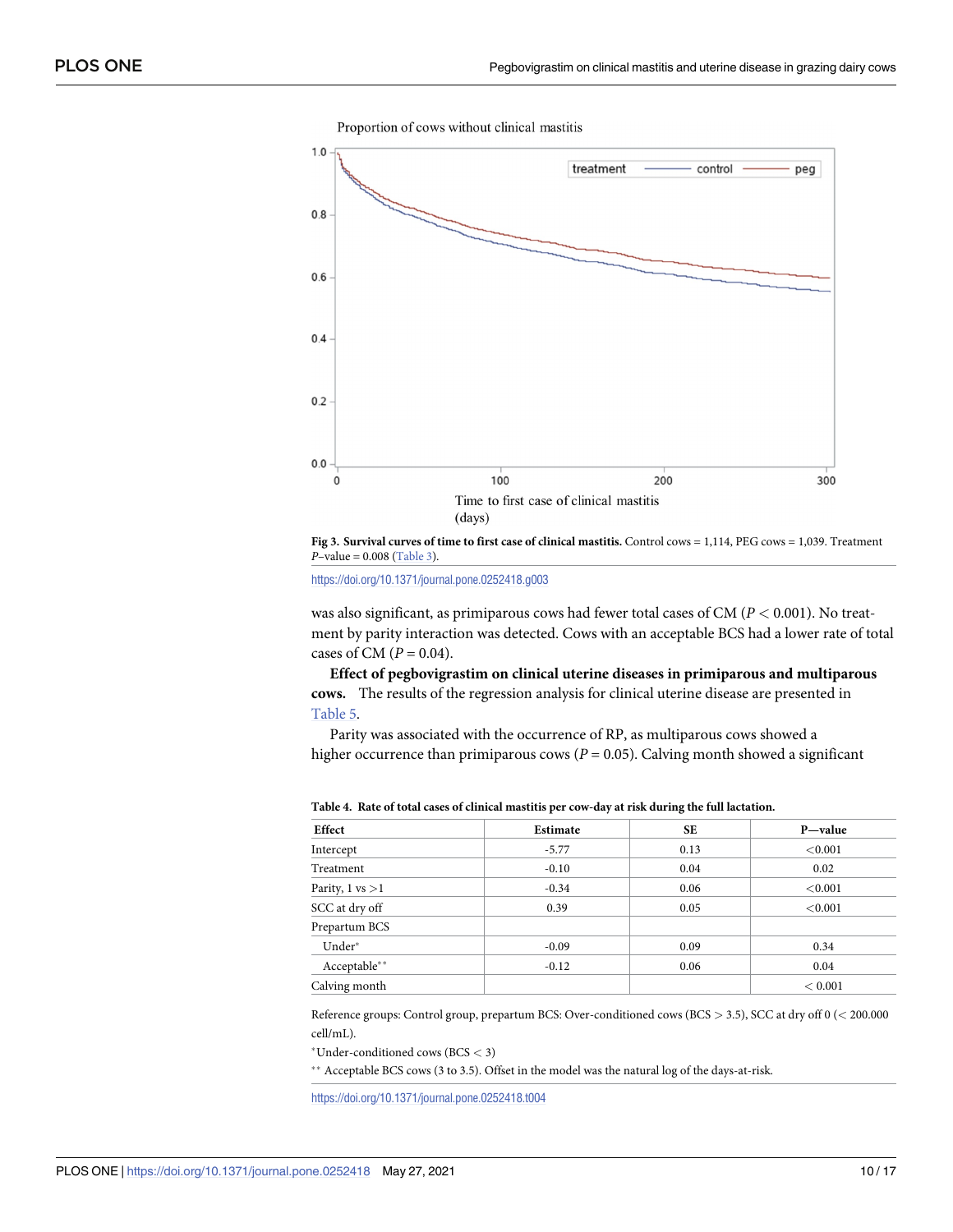| <b>Uterine</b> disease | Effect                      | Estimate | <b>SE</b> | P-value |
|------------------------|-----------------------------|----------|-----------|---------|
| Retained placenta      | Intercept                   | $-2.76$  | 0.35      | 0.004   |
|                        | Treatment                   | 0.47     | 0.32      | 0.14    |
|                        | Parity, $1 \text{ vs } > 1$ | $-0.33$  | 0.17      | 0.05    |
|                        | Calving month               |          |           | < 0.001 |
|                        | Calving month x Treatment   |          |           | 0.09    |
| Metritis               | Intercept                   | $-1.99$  | 0.16      | 0.001   |
|                        | Treatment                   | 0.10     | 0.12      | 0.40    |
|                        | Parity, $1 \text{ vs } > 1$ | 0.52     | 0.12      | < 0.001 |
|                        | Retained placenta           | 1.93     | 0.16      | < 0.001 |
| Endometritis           | Intercept                   | $-4.11$  | 0.34      | 0.001   |
|                        | Treatment                   | 0.27     | 0.28      | 0.34    |
|                        | Parity, $1 \text{ vs } > 1$ | 0.03     | 0.23      | 0.90    |
|                        | Calving month               |          |           | 0.01    |
|                        | Retained placenta           | 0.99     | 0.27      | < 0.001 |
|                        | Metritis                    | 1.53     | 0.31      | < 0.001 |
|                        | Metritis x Treatment        | $-0.90$  | 0.44      | 0.04    |

#### <span id="page-10-0"></span>**[Table](#page-9-0) 5. Regression analysis model results for uterine disease.**

Reference groups: Control group, month 3, no RP (retained placenta); no Metritis.

<https://doi.org/10.1371/journal.pone.0252418.t005>

association (P *<* 0.001) and the calving month by treatment interaction tended to significance  $(P = 0.09)$ . No overall treatment effect (type III test) was detected (Control = 8.1%, PEG =  $8.9\%; P = 0.54.$ 

For metritis, there was no significant treatment effect  $(P = 0.40)$ , while parity was associated with its incidence (*P <* 0.001); primiparous cows showed a higher incidence than multiparous cows. There was no treatment by parity interaction. No overall treatment effect (type III test) was detected (Control =  $32.2\%$ , PEG =  $34.5\%$ ; P = 0.37).

For endometritis, model results showed no treatment  $(P = 0.34)$  or parity effects  $(P = 0.90)$ . There was no treatment by parity interaction. Occurrence of RP (*P <* 0.001) and metritis (P *<* 0.001) increased the risk for endometritis. A significant interaction of treatment with the previous occurrence of metritis was detected (*P* = 0.04). [Fig](#page-11-0) 4 presents endometritis occurrence in cows with and without a previous metritis case in Control and PEG cows. In cows with metritis, PEG treatment reduced the occurrence of subsequent endometritis by 42.3%  $(Control = 17.5\%, PEG = 10.1\%).$  No overall treatment effect (type III test) was detected  $(Con$ trol =  $9.0\%$ , PEG =  $7.6\%$ ;  $P = 0.40$ ).

# **Discussion**

In this randomized controlled trial on four commercial grazing dairy farms, we investigated whether PEG treatment affected CM and uterine disease occurrence during a full lactation in primiparous and multiparous grazing dairy cows. We also evaluated the association of Pre-BCS and Pre-NEFA concentration and relevant interactions with disease occurrence. Treatment with PEG reduced the occurrence of a first case of CM during the first 30 DIM in grazing dairy cows and reduced the hazard of a first case and the rate of total cases of CM during the full lactation. The treatment effects were independent of parity. Also, for the first time, we showed that Pre-BCS interacts with PEG; in over-conditioned cows, PEG reduced the occurrence of a first case of CM by almost 50% during the first 30 DIM. The hazard analysis of a first case of CM during a full lactation suggested that the preventive effect of PEG disappeared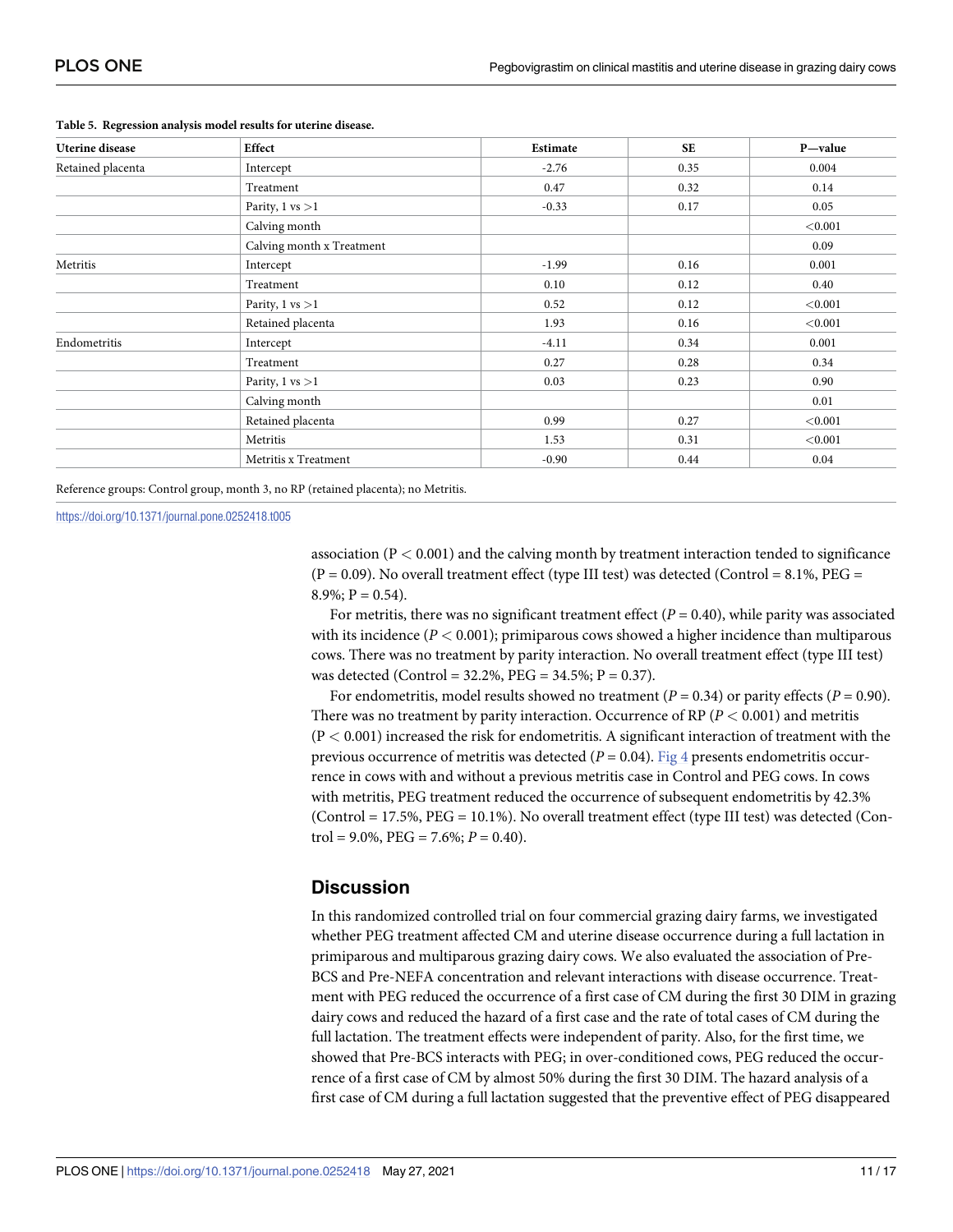<span id="page-11-0"></span>

**[Fig](#page-10-0) 4. Cows with a diagnosis of endometritis (%) by previous metritis diagnosis.** No metritis: Control = 837, PEG = 778; Metritis: Control = 177, PEG = 177. There was a significant interaction between treatment and the previous occurrence of metritis *P* = 0.04.

<https://doi.org/10.1371/journal.pone.0252418.g004>

with increasing DIM. Finally, PEG treated cows with metritis subsequently showed a reduced occurrence of endometritis compared to control cows with metritis.

Treatment with PEG resulted in an overall reduction of almost 25% in the occurrence of a first case of CM during the first 30 DIM. The beneficial effect of PEG decreased with increasing DIM [\(Table](#page-8-0) 3, [Fig](#page-9-0) 3). Even so, PEG treated cows had fewer total cases of CM per day at risk ([Table](#page-9-0) 4). To our knowledge, this study is the first that follows the treated animals during a full lactation. The preventive effect of PEG on CM during the first 30 DIM is in contrast with Zinicola et al. [\[14\]](#page-14-0), whose study included only cows with an acceptable BCS. Our results are compatible with others that included cows regardless of their BCS, in which a similar effect of PEG on CM was reported, for example the 34% reduction reported by Canning et al. [[12](#page-14-0)] and the 25% reduction reported by Ruiz et al. [\[13\]](#page-14-0). This transient beneficial effect of PEG is biologically plausible since immunosuppression is typically highest during early lactation  $[2, 9]$  $[2, 9]$  $[2, 9]$  $[2, 9]$  $[2, 9]$  and the effect of PEG on WBC counts is transient [[32](#page-15-0)]. The postpartum beneficial effect is especially valuable since early lactation CM cases can be more severe compared with mid or late lactation cases [\[33\]](#page-15-0). Also, early lactation CM increases the risk of subsequent CM cases [\[34\]](#page-15-0). The reduction in early lactation CM could be a possible explanation for the preventive effect of PEG on the total cases of CM during the full lactation. It could also be hypothesized that during early lactation PEG increases the cure rate after antibiotic treatment. Future analyses on these data will be done to evaluate this. Indeed, the ability to recruit neutrophils into the mammary gland is essential for mastitis resolution [\[35\]](#page-15-0), and Powell et al. [[36](#page-15-0)] reported that PEG activated neutrophils for quick recruitment to the infected mammary gland, reduced severity of CM and lowered bacterial shedding in milk, suggesting an improved mastitis resolution. Early lactation CM impairs reproductive performance and increases the culling rate [[34,](#page-15-0) [37](#page-16-0)]. Whether the preventive effect of PEG on the occurrence of CM during early lactation reported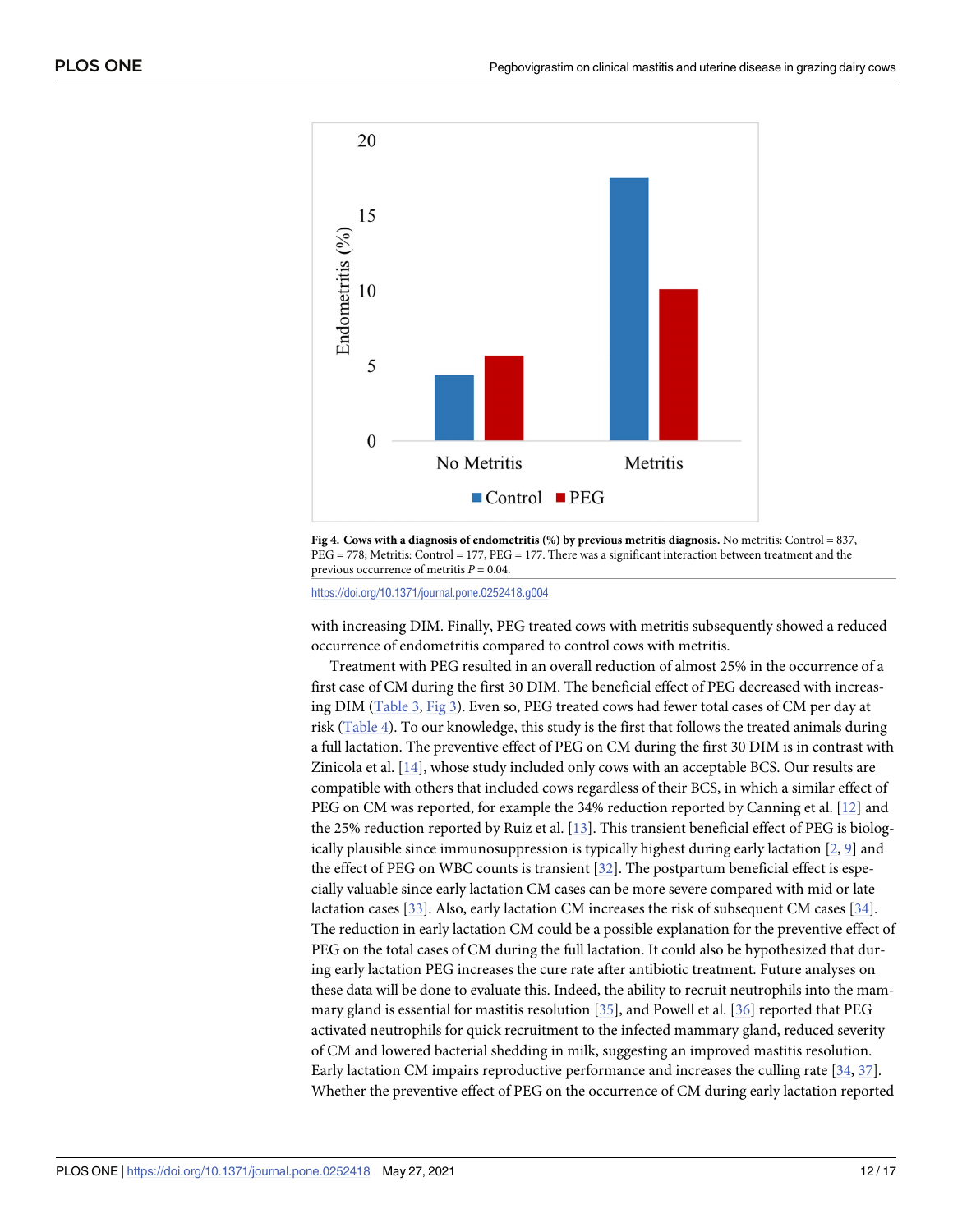<span id="page-12-0"></span>here could affect the reproductive performance and culling warrants further analysis of our data.

Our results showed that over-conditioned control cows had a higher occurrence of first cases of CM during the first 30 DIM and total cases of CM compared to cows with an acceptable BCS [\(Fig](#page-8-0) 2, [Table](#page-9-0) 4). It has been reported before that cows with a high BCS had more mastitis relative to cows with a moderate BCS [\[7](#page-14-0)], and these authors suggest that this is related to an impaired energy and lipid metabolism that may affect the immune response. Over-conditioned cows mobilize more reserves than cows in an acceptable body condition [\[7\]](#page-14-0), leading to increased postpartum concentrations of NEFA [\[38\]](#page-16-0) and beta-hydroxybutyrate [\[7](#page-14-0)], both metabolites being associated with an impaired immune response during early lactation [\[2](#page-14-0)]. Interestingly, we found a Pre-BCS by treatment interaction, as PEG reduced the first cases of CM by almost 50% in over-conditioned animals, while no effect was observed in under-conditioned cows or cows with an acceptable BCS [\(Fig](#page-8-0) 2). These data could explain the lack of treatment effect found in the study reported by Zinicola et al. [[14](#page-14-0)], as they excluded low and high BCS cows (BCS *<* 3 and *>* 3.75).

The Pre-NEFA by treatment interaction did not reach statistical significance ( $P = 0.15$ ; [Table](#page-7-0) 2); however, the inclusion of this interaction in the final model changed the treatment estimate considerably. This suggests that PEG has a differential effect according to the Pre-NEFA category. We expected a stronger association based on our recent findings that PEG reverts the negative association between Pre-NEFA and neutrophil counts [\[11\]](#page-14-0). Analysis of the estimated least squares means differences by Pre-NEFA category shows that, in high Pre-NEFA cows, PEG treatment significantly reduced the occurrence of a first case of CM during the first 30 d of lactation by 35%. Melendez et al. [\[4](#page-14-0)] used a very high cut-off (1.2 m*M*) of NEFA at calving to show an association with CM; however, as far as we know, no cut-off for Pre-NEFA was described as a risk factor for CM. Based on the literature [\[6\]](#page-14-0) we performed our analyses using 0.3, 0.4 and 0.5 as cut-off points, and using a cut-off of 0.5 resulted in the smallest probability of committing a type I error. As mentioned before, the effect of PEG was strongly dependent on Pre-BCS, and Pre-BCS has been associated with peripartum NEFA concentrations [\[7](#page-14-0), [39](#page-16-0), [40](#page-16-0)], which may partially explain our results. Overall, the beneficial effect of PEG treatment on the occurrence of a first case of CM during the first 30 DIM in over-conditioned cows suggests that PEG treatment reduces the potential negative effect of metabolic stress on the immune system, to demonstrate it, further studies measuring immune system markers are warranted.

Pegbovigrastim showed no effect on RP incidence. These results are in accordance with those reported by Zinicola et al. [\[14](#page-14-0)]. On the other hand, Ruiz et al. [\[13\]](#page-14-0) reported a reduction in the incidence of RP in PEG treated cows. A preventive effect of PEG on RP occurrence could be expected, since diminished neutrophil functional capacity is mentioned in the etiology of the disease [[41](#page-16-0)], and PEG improves neutrophil functional capacity [\[9](#page-14-0), [10](#page-14-0), [42](#page-16-0)]. Our data show that treatment interacted with calving month; nonetheless, we cannot make inferences about this finding since the present study was not designed to test the calving month effect and thus, further research will be needed to identify factors that could explain this relationship.

Metritis occurrence was not affected by treatment, which is in accordance with a previous report [[14](#page-14-0)]. Ruiz et al. [\[13\]](#page-14-0) reported a higher incidence of metritis in PEG treated cows. The study of Zinicola et al. [\[14\]](#page-14-0) and the present work were especially designed to assess all cows by trained technicians at the same time point (one week after calving approximately), while in the study of Ruiz et al. [[13](#page-14-0)] metritis diagnoses relied on trained field workers but without formal assessment protocols. A more robust vaginal discharge due to a greater intra-uterine neutrophil influx in PEG treated cows was suggested by Ruiz et al. [\[13\]](#page-14-0). This hypothesis is supported by the findings of lower blood neutrophil counts [\[11\]](#page-14-0) and higher neutrophil counts in the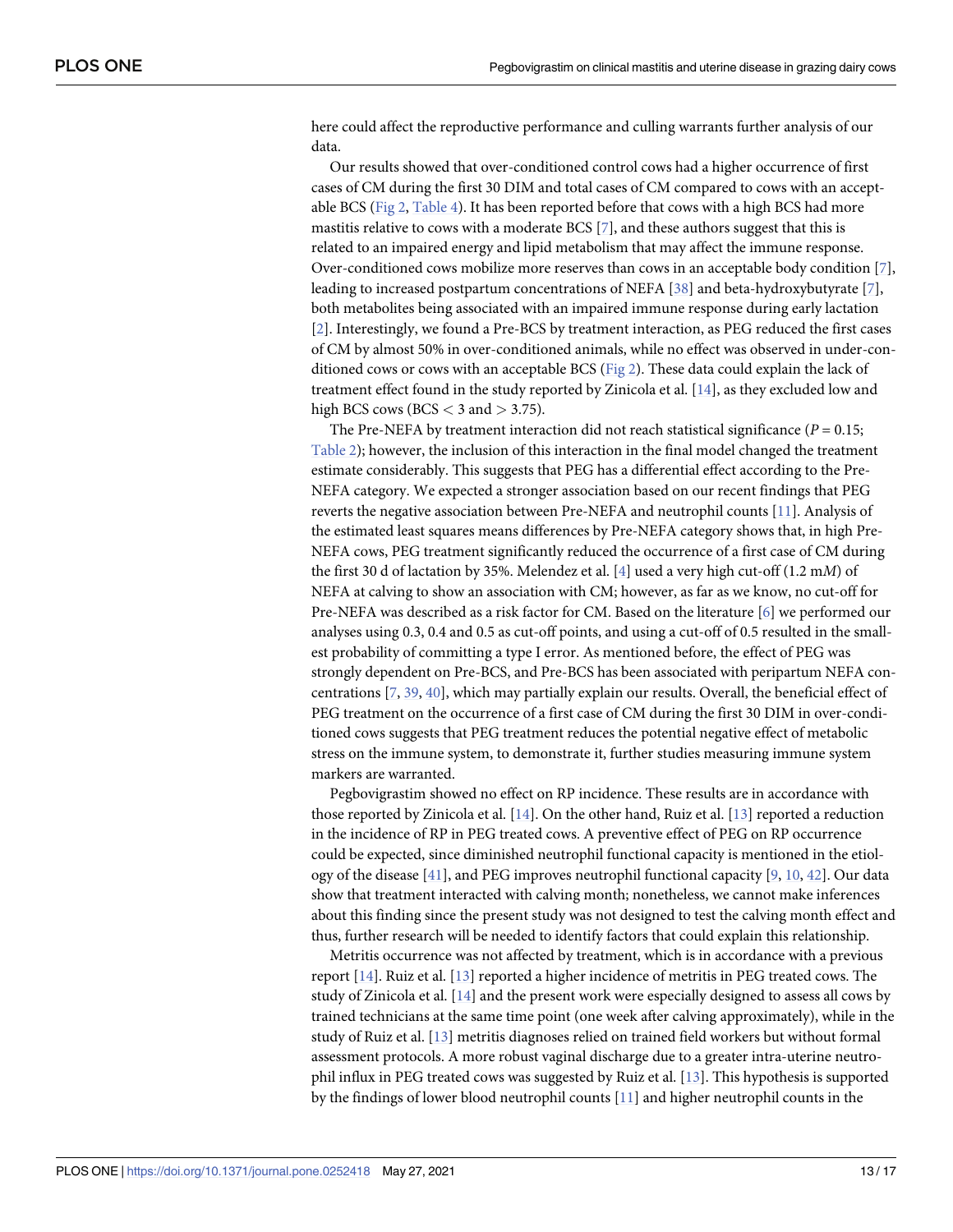<span id="page-13-0"></span>vagina in PEG cows with metritis compared to PEG cows without metritis [[14](#page-14-0)]. As expected [\[22\]](#page-15-0), primiparous cows had a higher metritis occurrence, while no treatment by parity interaction was detected. A study using primiparous cows on one German farm reported that treatment with PEG reduced the occurrence of acute puerperal metritis [\[15\]](#page-14-0), but, due to the small sample size and the high incidence of the disease, these conclusions should be evaluated with caution.

Interestingly, treatment with PEG reduced (42.3%) endometritis occurrence in animals that were diagnosed with metritis previously [\(Fig](#page-11-0) 4). High proportions of neutrophils in the endometrium soon after calving were reported as beneficial to uterine health and subsequent fertility [[43](#page-16-0)]. These authors reported that cows that are capable of recruiting large numbers of neutrophils rapidly to the uterus in the immediate postpartum period are less likely to suffer bacterial infections and more likely to have a healthy postpartum uterine involution. The lower endometritis occurrence in PEG treated cows with metritis would suggest that a higher neutrophil influx to the uterus due to PEG treatment improves the healing process. Endometritis on its own or as a consequence of metritis has a strong deleterious effect on reproductive performance and increases the chance to be culled for reproductive failure compared to cows without endometritis [\[22,](#page-15-0) [44\]](#page-16-0). Whether our findings affect the reproductive performance and the risk of culling warrants further analysis.

# **Conclusions**

Overall, treatment with PEG reduced the occurrence of a first case of CM during the first 30 DIM in grazing dairy cows and reduced the hazard of a first case and the rate of total cases of CM during the full lactation. We showed that these effects were independent of parity. Also, for the first time, we showed that Pre-BCS interacted with PEG; in over-conditioned cows, PEG strongly reduced the occurrence of a first case of CM during the first 30 DIM. The hazard analysis of first cases of CM during the full lactation suggested that the preventive effect of PEG disappeared with increasing DIM. Pegbovigrastim treated cows with metritis subsequently showed a reduced occurrence of endometritis compared to control cows with metritis. Pegbovigrastim reduces the occurrence of CM particularly in cows at risk of elevated lipid mobilization, and PEG ameliorates the uterine healing process in cows that experienced metritis.

#### **Acknowledgments**

The cooperation of farmers and farm personnel is gratefully acknowledged.

## **Author Contributions**

**Conceptualization:** Ana Meikle, Ynte H. Schukken.

Data curation: Joaquín Barca, Ynte H. Schukken.

**Formal analysis:** Joaquı´n Barca, Ynte H. Schukken.

**Funding acquisition:** Joaquı´n Barca, Ana Meikle, Ynte H. Schukken.

**Investigation:** Joaquı´n Barca, Ana Meikle, Mette Bouman, Rodrigo Ruiz, Ynte H. Schukken.

**Methodology:** Joaquı´n Barca, Ana Meikle, Giovanni Gnemmi, Rodrigo Ruiz, Ynte H. Schukken.

**Project administration:** Ana Meikle.

**Resources:** Ana Meikle.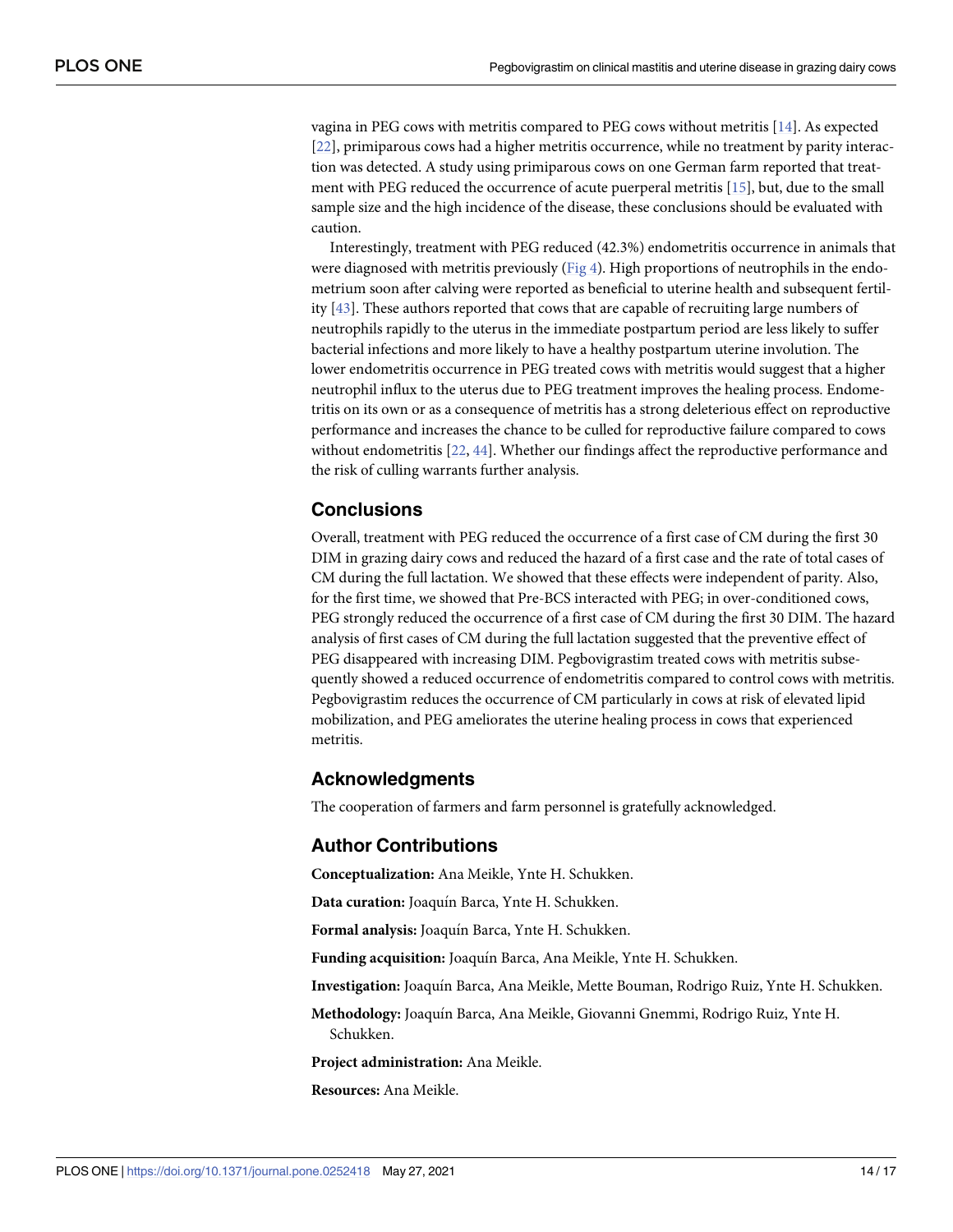<span id="page-14-0"></span>**Supervision:** Ana Meikle, Ynte H. Schukken.

**Validation:** Ynte H. Schukken.

**Visualization:** Ynte H. Schukken.

**Writing – original draft:** Joaquı´n Barca, Ana Meikle, Mette Bouman, Ynte H. Schukken.

#### **References**

- **[1](#page-1-0).** LeBlanc S. Monitoring metabolic health of dairy cattle in the transition period. J Reprod Dev. 2010; 56 (S):S29–S35. <https://doi.org/10.1262/jrd.1056s29> PMID: [20629214](http://www.ncbi.nlm.nih.gov/pubmed/20629214)
- **[2](#page-1-0).** Ingvartsen KL, Moyes KM. Factors contributing to immunosuppression in the dairy cow during the periparturient period. Jpn J Vet Res. 2015; 63(Supplement 1):S15–S24. PMID: [25872323](http://www.ncbi.nlm.nih.gov/pubmed/25872323)
- **3.** LeBlanc SJ, Herdt TH, Seymour WM, Duffield TF, Leslie KE. Peripartum Serum Vitamin E, Retinol, and Beta-Carotene in Dairy Cattle and Their Associations with Disease. J Dairy Sci. 2004; 87:609–619. [https://doi.org/10.3168/jds.S0022-0302\(04\)73203-8](https://doi.org/10.3168/jds.S0022-0302%2804%2973203-8) PMID: [15202645](http://www.ncbi.nlm.nih.gov/pubmed/15202645)
- **[4](#page-12-0).** Melendez P, Marin MP, Robles J, Rios C, Duchens M, Archbald L. Relationship between serum nonesterified fatty acids at calving and the incidence of periparturient diseases in Holstein dairy cows. Theriogenology. 2009; 72: 826–833. <https://doi.org/10.1016/j.theriogenology.2009.06.001> PMID: [19647863](http://www.ncbi.nlm.nih.gov/pubmed/19647863)
- **5.** Galvão KN, Flaminio MJBF, Brittin SB, Sper R, Fraga M, Caixeta L, et al. Association between uterine disease and indicators of neutrophil and systemic energy status in lactating Holstein cows. J Dairy Sci. 2010; 93:2926–2937. <https://doi.org/10.3168/jds.2009-2551> PMID: [20630210](http://www.ncbi.nlm.nih.gov/pubmed/20630210)
- **[6](#page-1-0).** Ospina PA, McArt JA, Overton TR, Stokol T, Nydam DV. Using non-esterified fatty acids and β-hydroxybutyrate concentrations during the transition period for herd-level monitoring of increased risk of disease and decreased reproductive and milking performance. Vet Clin North Am Food Anim Pract. 2013. 29: 387–412. <https://doi.org/10.1016/j.cvfa.2013.04.003> PMID: [23809897](http://www.ncbi.nlm.nih.gov/pubmed/23809897)
- **[7](#page-1-0).** Roche JR, Friggens NC, Kay JK, Fisher MW, Stafford KJ, Berry DP. Invited review: body condition score and its association with dairy cow productivity, health, and welfare. J Dairy Sci. 2009; 92:5769– 5801. <https://doi.org/10.3168/jds.2009-2431> PMID: [19923585](http://www.ncbi.nlm.nih.gov/pubmed/19923585)
- **[8](#page-1-0).** Loker S, Miglior F, Koeck A, Neuenschwander TFO, Bastin C, Jamrozik J, et al. Relationship between body condition score and health traits in first-lactation Canadian Holsteins. J Dairy Sci. 2012; 95:6770– 6780. <https://doi.org/10.3168/jds.2012-5612> PMID: [22981569](http://www.ncbi.nlm.nih.gov/pubmed/22981569)
- **[9](#page-1-0).** Kimura K, Goff JP, Canning P, Wang C, Roth JA. Effect of recombinant bovine granulocyte colony-stimulating factor covalently bound to polyethylene glycol injection on neutrophil number and function in periparturient dairy cows. J Dairy Sci. 2014; 97:4842–4851. <https://doi.org/10.3168/jds.2013-7242> PMID: [24881799](http://www.ncbi.nlm.nih.gov/pubmed/24881799)
- **[10](#page-1-0).** McDougall S, LeBlanc SJ, Heiser A. Effect of prepartum energy balance on neutrophil function following pegbovigrastim treatment in periparturient cows. J Dairy Sci. 2017; 100:7478–7492. [https://doi.org/10.](https://doi.org/10.3168/jds.2017-12786) [3168/jds.2017-12786](https://doi.org/10.3168/jds.2017-12786) PMID: [28647326](http://www.ncbi.nlm.nih.gov/pubmed/28647326)
- **[11](#page-1-0).** Barca J, Schukken YH, Meikle A. Increase in white blood cell counts by pegbovigrastim in primiparous and multiparous grazing dairy cows and the interaction with prepartum body condition score and nonesterified fatty acids concentration. PLoS ONE. 2021; 16(1):e0245149. [https://doi.org/10.1371/journal.](https://doi.org/10.1371/journal.pone.0245149) [pone.0245149](https://doi.org/10.1371/journal.pone.0245149) PMID: [33411851](http://www.ncbi.nlm.nih.gov/pubmed/33411851)
- **[12](#page-1-0).** Canning P, Hassfurther R, TerHune T, Rogers K, Abbott S, Kolb D. Efficacy and clinical safety of pegbovigrastim for preventing naturally occurring clinical mastitis in periparturient primiparous and multiparous cows on US commercial dairies. J Dairy Sci. 2017; 100:6504–6515. [https://doi.org/10.3168/jds.](https://doi.org/10.3168/jds.2017-12583) [2017-12583](https://doi.org/10.3168/jds.2017-12583) PMID: [28601453](http://www.ncbi.nlm.nih.gov/pubmed/28601453)
- **[13](#page-1-0).** Ruiz R, Tedeschi LO, Sepúlveda A. Investigation of the effect of pegbovigrastim on some periparturient immune disorders and performance in Mexican dairy herds. J Dairy Sci. 2017; 100: 1–13. [https://doi.](https://doi.org/10.3168/jds.2016-11302) [org/10.3168/jds.2016-11302](https://doi.org/10.3168/jds.2016-11302) PMID: [28341041](http://www.ncbi.nlm.nih.gov/pubmed/28341041)
- **[14](#page-1-0).** Zinicola M, Korzec H, Teixeira AGV, Ganda EK, Bringhenti L, Tomazi ACCH, et al. Effects of pegbovigrastim administration on periparturient diseases, milk production, and reproductive performance of Holstein cows. J Dairy Sci 2018; 101:11199–11217. <https://doi.org/10.3168/jds.2018-14869> PMID: [30316593](http://www.ncbi.nlm.nih.gov/pubmed/30316593)
- **[15](#page-1-0).** Freick M, Zenker M, Passarge O, Weber J. Reducing the incidence of acute puerperal metritis in primiparous cows by application of pegbovigrastim in a Holstein dairy herd. Vet Med. 2018; 63(04):151–160.
- **[16](#page-1-0).** Ruprechter G, Adrien ML, Larriestra A, Meotti O, Batista Ch, Meikle A,et al. Metabolic predictors of peripartum diseases and their association with parity in dairy cows. Res Vet Sci. 2018; 118:191–198. <https://doi.org/10.1016/j.rvsc.2018.02.005> PMID: [29518709](http://www.ncbi.nlm.nih.gov/pubmed/29518709)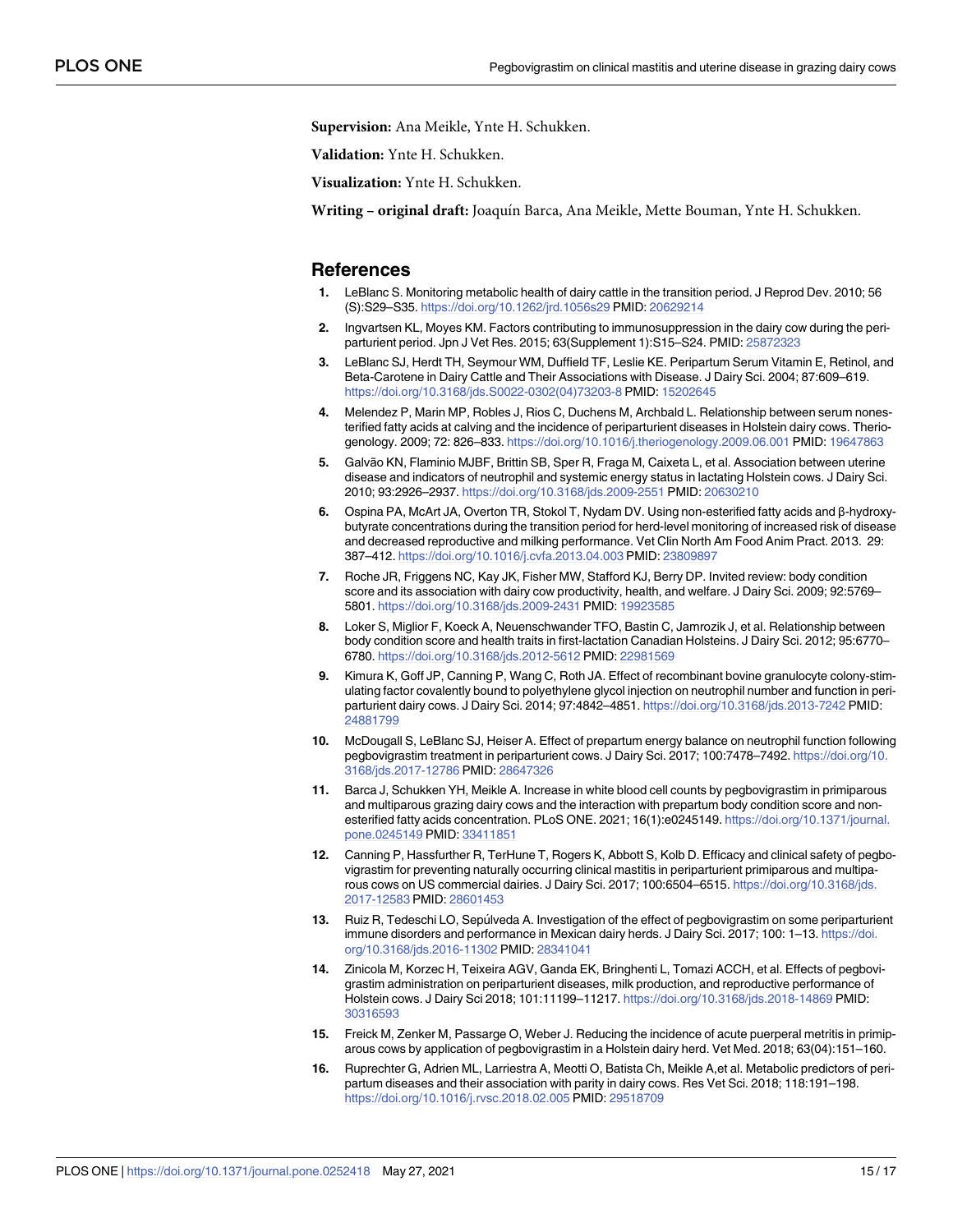- <span id="page-15-0"></span>**[17](#page-1-0).** Meikle A, Kulcsar M, Chilliard Y, Febel H, Delavaud C, Cavestany D, et al. Effects of parity and body condition at parturition on endocrine and reproductive parameters of the cow. Reproduction. 2004; 127:727–737. <https://doi.org/10.1530/rep.1.00080> PMID: [15175509](http://www.ncbi.nlm.nih.gov/pubmed/15175509)
- **[18](#page-1-0).** Adrien M, Mattiauda D, Artegoitia V, Carriquiry M, Motta G, Bentancur O, et al. Nutritional regulation of body condition score at the initiation of the transition period in primiparous and multiparous dairy cows under grazing conditions: milk production, resumption of post-partum ovarian cyclicity and metabolic parameters. Animal. 2012; 6:2,292–299. <https://doi.org/10.1017/S175173111100142X> PMID: [22436187](http://www.ncbi.nlm.nih.gov/pubmed/22436187)
- **[19](#page-1-0).** Chilibroste P, Mattiauda DA, Bentancur O, Soca P, Meikle A. Effect of herbage allowance on grazing behavior and productive performance of early lactation primiparous Holstein cows. Anim Feed Sci Technol. 2012; 173:201–209.
- **[20](#page-1-0).** Reinhardt T, Lippolis J, McCluskey B, Goff JP, Horst R. Prevalence of subclinical hypocalcemia in dairy herds. Vet J. 2011; 188:122–124. <https://doi.org/10.1016/j.tvjl.2010.03.025> PMID: [20434377](http://www.ncbi.nlm.nih.gov/pubmed/20434377)
- **21.** De Vliegher S, Fox LK, Piepers S, McDougall S, Barkema HW. Invited review: Mastitis in dairy heifers: nature of the disease, potential impact, prevention, and control. J Dairy Sci. 2012; 95:1025–1040. <https://doi.org/10.3168/jds.2010-4074> PMID: [22365187](http://www.ncbi.nlm.nih.gov/pubmed/22365187)
- **[22](#page-1-0).** Toni F., Vincenti L, Ricci A, Schukken YH. Postpartum uterine diseases and their impacts on conception and days open in dairy herds in Italy. Theriogenology. 2015; 84:1206–1214. [https://doi.org/10.1016/j.](https://doi.org/10.1016/j.theriogenology.2015.06.022) [theriogenology.2015.06.022](https://doi.org/10.1016/j.theriogenology.2015.06.022) PMID: [26210315](http://www.ncbi.nlm.nih.gov/pubmed/26210315)
- **[23](#page-3-0).** Sargeant JM, O'Connor AM, Gardner IA, Dickson JS, Torrence ME, Dohoo IR, et al. The REFLECT statement: reporting guidelines for randomized controlled trials in livestock and food safety: explanation and elaboration. J Food Prot. 2010; 73(3):579–603. <https://doi.org/10.4315/0362-028x-73.3.579> PMID: [20202349](http://www.ncbi.nlm.nih.gov/pubmed/20202349)
- **[24](#page-3-0).** European Medicines Agency. [https://www.ema.europa.eu/en/medicines/veterinary/EPAR/](https://www.ema.europa.eu/en/medicines/veterinary/EPAR/imrestor#overview-section) [imrestor#overview-section.](https://www.ema.europa.eu/en/medicines/veterinary/EPAR/imrestor#overview-section) Accessed 1 June 2017.
- **[25](#page-3-0).** Ferguson JD, Galligan DT, Thomsen N. Principal descriptors of body condition score in Holstein cows. J Dairy Sci. 1994; 77:2695–2703. [https://doi.org/10.3168/jds.S0022-0302\(94\)77212-X](https://doi.org/10.3168/jds.S0022-0302%2894%2977212-X) PMID: [7814740](http://www.ncbi.nlm.nih.gov/pubmed/7814740)
- **[26](#page-3-0).** Pinzón-Sánchez C, Ruegg PL. Risk factors associated with short-term post-treatment outcomes of clinical mastitis. J Dairy Sci. 2011; 94:3397–3410. <https://doi.org/10.3168/jds.2010-3925> PMID: [21700025](http://www.ncbi.nlm.nih.gov/pubmed/21700025)
- **[27](#page-3-0).** Burfeind O. Suthar VS, Heuwieser W. Effect of heat stress on body temperature in healthy early postpartum dairy cows. Theriogenology. 2012; 78:2031–2038. [https://doi.org/10.1016/j.theriogenology.](https://doi.org/10.1016/j.theriogenology.2012.07.024) [2012.07.024](https://doi.org/10.1016/j.theriogenology.2012.07.024) PMID: [23043945](http://www.ncbi.nlm.nih.gov/pubmed/23043945)
- **[28](#page-3-0).** Sheldon IM, Lewis GS, LeBlanc S, Gilbert RO. Defining postpartum uterine disease in cattle. Theriogenology. 2006; 65:1516–1530. <https://doi.org/10.1016/j.theriogenology.2005.08.021> PMID: [16226305](http://www.ncbi.nlm.nih.gov/pubmed/16226305)
- **[29](#page-4-0).** Kelton DF, Lissemore KD, Martin RE. Recommendations for recording and calculating the incidence of selected clinical diseases of dairy cattle. J Dairy Sci. 1998; 81:2502–2509. [https://doi.org/10.3168/jds.](https://doi.org/10.3168/jds.S0022-0302%2898%2970142-0) [S0022-0302\(98\)70142-0](https://doi.org/10.3168/jds.S0022-0302%2898%2970142-0) PMID: [9785242](http://www.ncbi.nlm.nih.gov/pubmed/9785242)
- **[30](#page-4-0).** Oetzel GR. Diseases of Dairy Animals. Non-Infectious Diseases: Milk Fever. Pages 239–245 in Encyclopedia of Dairy Sciences ( 2nd Ed.). 2011. Fuquay J. W., ed. Academic Press, San Diego, CA.
- **[31](#page-4-0).** Sprecher D, Hostetler D, Kaneene J. A lameness scoring system that uses posture and gait to predict dairy cattle reproductive performance. Theriogenology. 1997; 47:1179–1167. [https://doi.org/10.1016/](https://doi.org/10.1016/s0093-691x%2897%2900098-8) [s0093-691x\(97\)00098-8](https://doi.org/10.1016/s0093-691x%2897%2900098-8) PMID: [16728067](http://www.ncbi.nlm.nih.gov/pubmed/16728067)
- **[32](#page-11-0).** Van Schyndel SJ, Carrier J, Bogado Pascottini O, LeBlanc SJ. The effect of pegbovigrastim on circulating neutrophil count in dairy cattle: A randomized controlled trial. PloS ONE. 2018; 13(6):e0198701. <https://doi.org/10.1371/journal.pone.0198701> PMID: [29953439](http://www.ncbi.nlm.nih.gov/pubmed/29953439)
- **[33](#page-11-0).** Burvenich C, Bannerman DD, Lippolis JD, Peelman L, Nonnecke BJ, Kehrli Jr, et al. Cumulative Physiological Events Influence the Inflammatory Response of the Bovine Udder to Escherichia coli Infections During the Transition Period. J Dairy Sci. 2007; 90(E. Suppl.):E39–E54. [https://doi.org/10.3168/jds.](https://doi.org/10.3168/jds.2006-696) [2006-696](https://doi.org/10.3168/jds.2006-696) PMID: [17517751](http://www.ncbi.nlm.nih.gov/pubmed/17517751)
- **[34](#page-11-0).** Hertl JA, Schukken YH, Tauer LW, Welcome FL, Gröhn YT. Does clinical mastitis in the first 100 days of lactation 1 predict increased mastitis occurrence and shorter herd life in dairy cows?. J Dairy Sci. 2018; 101:2309–2323. <https://doi.org/10.3168/jds.2017-12615> PMID: [29290437](http://www.ncbi.nlm.nih.gov/pubmed/29290437)
- **[35](#page-11-0).** Schukken YH, Gunther J, Fitzpatrick J, Fontaine MC, Goetze L, Holst G, et al. Host-response patterns of intramammary infections in dairy cows. Vet Immunol Immunopathol. 2011; 144:270–289. [https://doi.](https://doi.org/10.1016/j.vetimm.2011.08.022) [org/10.1016/j.vetimm.2011.08.022](https://doi.org/10.1016/j.vetimm.2011.08.022) PMID: [21955443](http://www.ncbi.nlm.nih.gov/pubmed/21955443)
- **[36](#page-11-0).** Powell EJ, Reinhardt TA, Casas E, Lippolis JD. The effect of pegylated granulocyte colony-stimulating factor treatment prior to experimental mastitis in lactating Holsteins. J Dairy Sci. 2018; 101(9): 8182– 8193. <https://doi.org/10.3168/jds.2018-14550> PMID: [29885891](http://www.ncbi.nlm.nih.gov/pubmed/29885891)